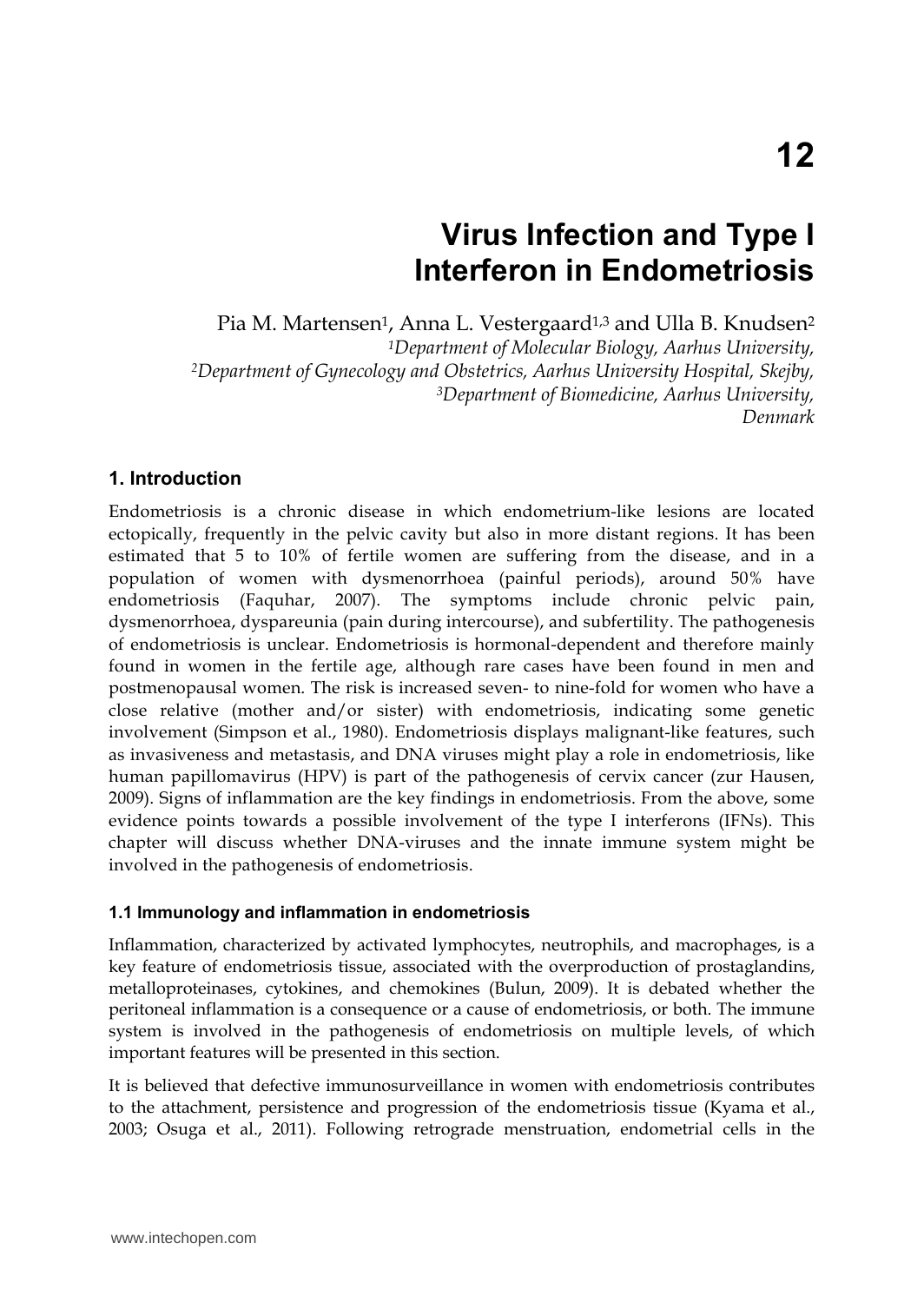peritoneal cavity should be cleared by the immune system, and a number of mechanisms contribute to the failure of this in endometriosis. These mechanisms are summarized in figure 1 and will be addressed here in the order of disease progression.

## **1.1.1 Viable endometrial cells in the peritoneal cavity**

The persistent endometriosis-associated presence of viable peritoneal endometrial cells is partially ascribed to augmented retrograde menstruation, which can directly induce endometriosis, probably by overcoming the immune systems by simple outnumbering (Kyama et al., 2003). Endometrial cell clearance is presumably also reduced by altered phagocytotic properties of peritoneal macrophages. Moreover, decreased cytotoxicity towards autologous endometrial cells by decreased natural killer (NK) cell activity is thought to be an immune defect in endometriosis and is correlated with disease severity (Osuga et al., 2011). The tightly regulated balance between T helper cells type 1 (Th1) and 2 (Th2) is altered towards higher Th2 activity in women with endometriosis. These cells secrete interleukin 4 (IL-4) and IL-10, which are speculated to reduce NK and T-cell cytotoxicity, and thus further reducing immune surveillance.

The endometrial cells themselves also contribute to their own enhanced survival. The transcriptional expression of intercellular adhesion molecule 1 (ICAM-1) is up-regulated in endometriosis lesions, a fact that might contribute to early implantation of peritoneal endometriosis (Wu et al., 2004). The inflammatory cytokines interferon  $\gamma$  (IFN $\gamma$ ) and IL-1 $\beta$ induce ICAM-1 protein expression and the secretion of the soluble form of ICAM-1, which competitively inhibits ICAM-mediated cytotoxicity thus increasing survival. Furthermore, the peritoneal endometrial cells also have a decreased ability to undergo apoptosis.

## **1.1.2 Endometrial-peritoneal adhesion**

The immune system is believed to assist the adhesion of the viable endometrial cells (figure 1). Increased peritoneal infiltration of leukocytes, especially macrophages, and an increased proportion of activated macrophages, is found in endometriosis patients (Haider & Knöfler, 2009). Peritoneal macrophage depletion has been shown to effectively inhibit the initiation and growth of endometriosis implants in rats (Haber et al., 2009), pointing towards a pathogenic effect of macrophages. This inflammation is associated with elevated levels of inflammatory cytokines, growth factors and chemokines.

The pleiotropic pro-inflammatory cytokine tumor necrosis factor  $\alpha$  (TNF $\alpha$ ) is mainly produced by monocytes and macrophages and stimulates the secretion of the interleukins IL-1, IL-6 and IL-8 by endometriotic cells (Haider & Knöfler, 2009). TNFα can either promote cell regeneration (through the Nuclear Factor kB (NF-κB) pathway) or cell destruction (by initiating the caspase cascade), depending on its local concentration, expression pattern of receptors, and abundance of inhibitors. Macrophages in the peritoneal fluid from women with endometriosis secrete higher levels of  $TNF\alpha$  than those from healthy women, and elevated peritoneal fluid levels of TNF $\alpha$  has been detected in women with endometriosis. The adherence of endometrial stromal cells to mesothelial cells is significantly increased by pretreatment of mesothelial cells with TNF- $\alpha$  *in vitro*, suggesting a role in facilitating pelvic adhesion.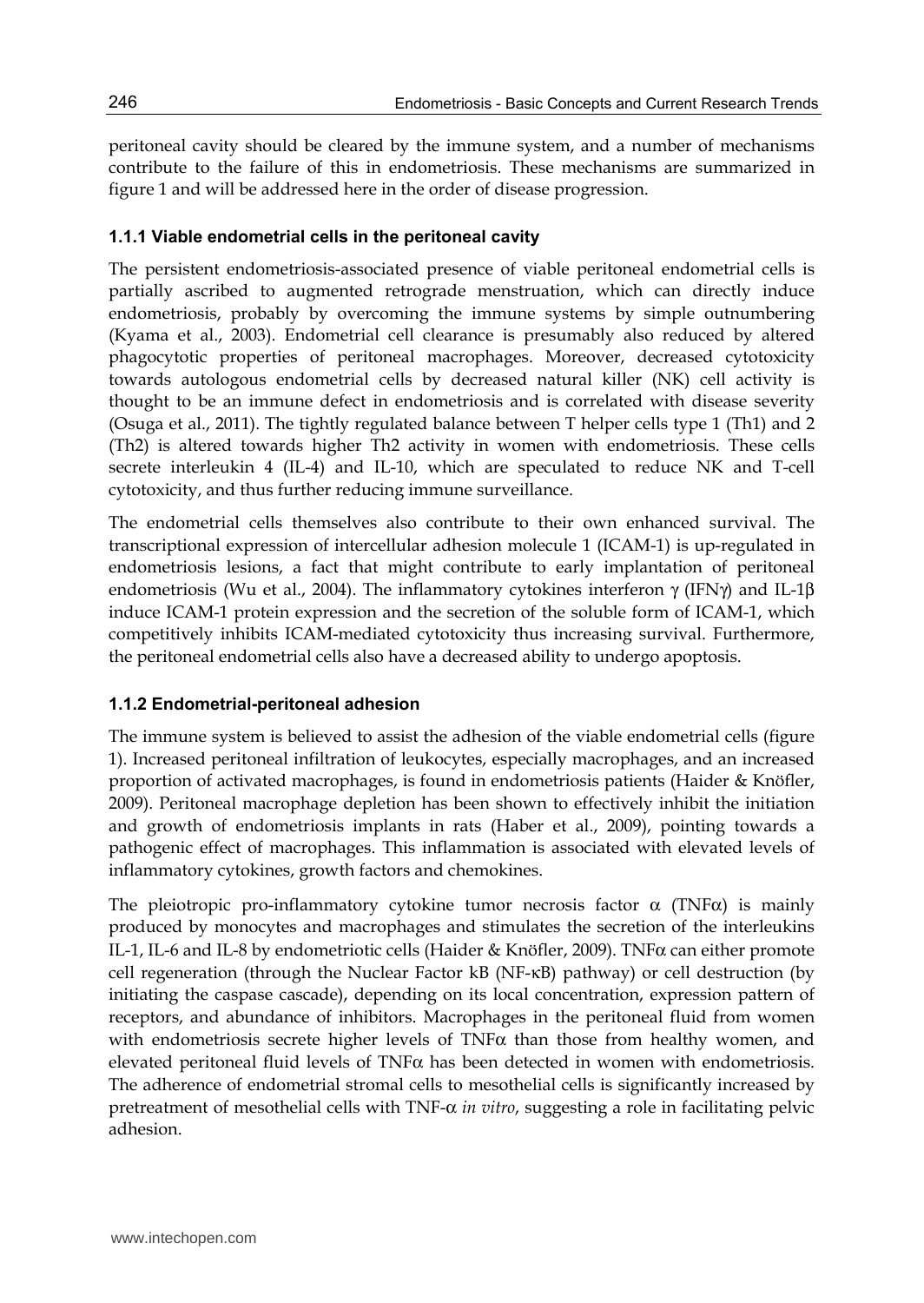

Fig. 1. The role of the immune system in the development and maintenance of endometriosis. Following retrograde menstruation, multiple altered actions of the immune system influence step-wise disease progression. PF, peritoneal fluid; NK cells, natural killer cells; ICAM, Intercellular Adhesion Molecule; TNF, Tumour Necrosis Factor; IL, interleukin; MCP, Monocyte Chemotactic protein; RANTES, Regulated upon Activation, Normal T-cell Expressed and Secreted; TGF, Transforming Growth Factor; MMP, Matrix Metalloproteinase; TIMPs, Tissue Inhibitor of Matrix Metalloproteinases; VEGF, Vascular Endothelial Growth Factor; DC, dendritic cells. Simplified overview inspired by (Kyama et al., 2003).

TNF $\alpha$  also stimulates the growth of both endometrial and endometriotic stromal cells from women with endometriosis, whereas it inhibits the growth of endometrial cells from healthy women (Haider & Knöfler, 2009). The peritoneal fluid level of TNF $\alpha$  is correlated with disease severity. In addition, anti-TNF $\alpha$  therapy effectively reduces endometriosis lesions in rats and baboons (Zulfikaroglu et al., 2010) revealing a potential future medical treatment for endometriosis. However, a placebo-controlled clinical trial of anti-TNFα treatment failed to demonstrate a significant decrease of pain associated with deep endometriosis (see Haider & Knöfler, 2009).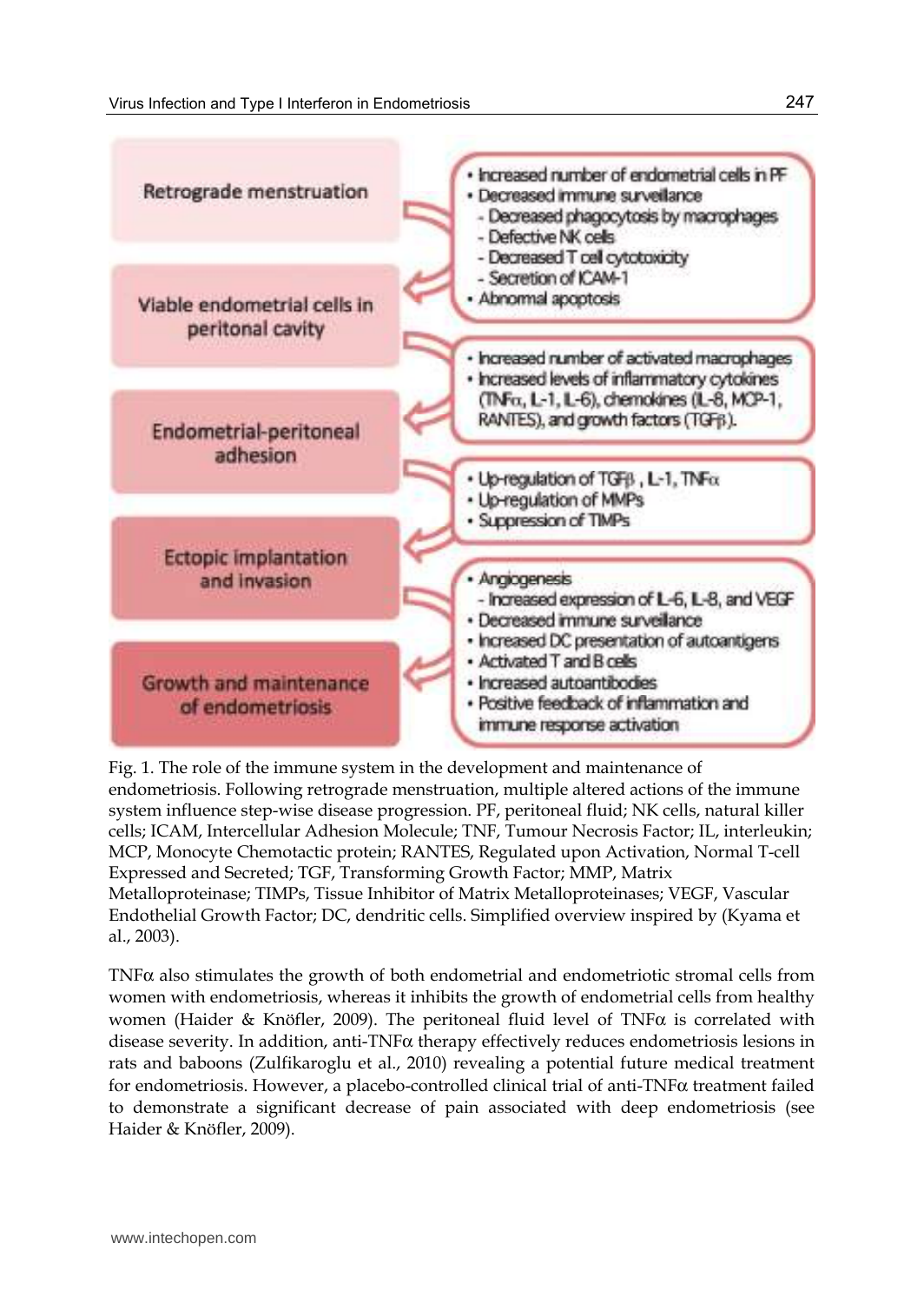IL-1β and IL-6 are also a pro-inflammatory cytokine found elevated in the peritoneal fluid of women with endometriosis, and macrophages in the peritoneal fluid produce IL-1β *in vitro* in the absence of stimulants (Bondza et al., 2009). Both IL-1 $\alpha$  and IL-1 $\beta$  as well as IL-6 are involved in the activation of T-lymphocytes and the differentiation of B-lymphocytes, thereby contributing to the increased peritoneal active immune state in endometriosis.

In addition to these cytokines, a number of chemokines have been implicated in the pathogenesis of endometriosis, believed to contribute by recruiting and activating leukocytes to the inflammatory sites, thereby assisting the adhesion process. Yet another member of the interleukin family, namely the chemokine IL-8 (also named CXCL-8) has been implicated in endometriosis (Bondza et al., 2009). Macrophages in the peritoneal fluid from women with endometriosis secrete higher levels of IL-8 than those from healthy women, which stimulate the growth of endometrial and endometriotic stromal cells. Elevated levels of IL-8 were found in the peritoneal fluid of women with endometriosis, and concentrations correlated with the severity of the disease. IL-8 stimulates the adhesion of endometrial stromal cells to fibronectin (see Kyama et al., 2003) and is therefore likely to contribute to the adhesion of endometrial cells in the pelvic cavity.

Monocyte chemotactic protein-1 (MCP-1, also named CCL2) is one of the most potent chemokines in attracting monocytes. MCP-1 has been found elevated in both peritoneal fluid and serum from women with endometriosis, and in the endometrial glands the level varies according to disease stage (Bondza et al., 2009). Moreover, estrogen up-regulates IL-1 induced MCP-1 expression, which may occur locally in the inflammatory site and contribute to peritoneal macrophage recruitment and activation.

The chemokine RANTES (regulated upon activation, normal T cell expressed and secreted, also named CCL5) plays an important role in recruiting several types of lymphocytes into the endometrium (Fang et al., 2009). It is secreted by stromal cells at the endometriosis lesions upon stimulation with TNFα, IFNγ, or IL-1β. IL-1β treatment yields a higher level of RANTES in endometriotic compared with endometrial cells from endometriosis patients, which in turn display higher levels than normal endometrial cells, entailing increased monocyte chemotactic activity. This is presumed to be a major contributor to leukocyte recruitment and inflammation in the pathogenesis of endometriosis.

It should be noted that the results on whether cytokines and chemokines are involved are equivocal. However, accumulating evidence predominantly reports that both cytokines and chemokines through enhanced local inflammation and cellular adhesion contribute to the pathogenesis of endometriosis.

Transforming growth factor β (TGFβ) peritoneal fluid levels are significantly higher in women with endometriosis compared with healthy control women, and the TGFβ level increases with the severity of the disease (Liu et al., 2009). The adhesion of human endometrial cells to murine peritoneum is increased by treatment with  $TGF\beta$  (as well as with IL-1β, IL-6, and TNF $\alpha$ ) (Omwandho et al., 2009). The same could not be shown for human peritoneal mesothelial cells, but TGFβ enhances trans-mesothelial invasion by primary and immortalized endometrial epithelial cell lines *in vitro* (Liu et al., 2009).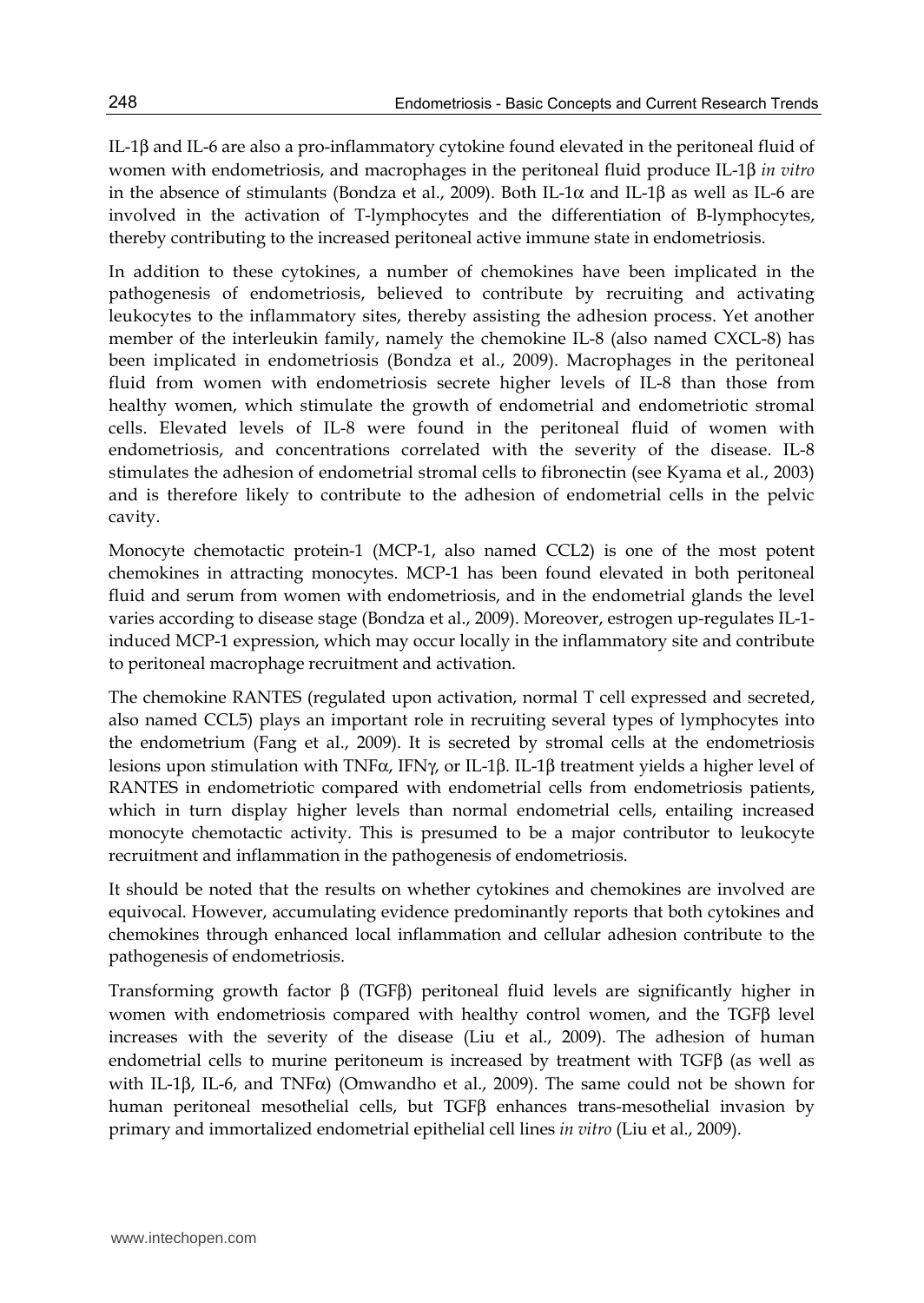#### **1.1.3 Ectopic implantation and invasion**

TGF-β might not only facilitate adhesion but also implantation in endometriosis (figure 1). Its expression in the endometrium varies with the menstrual cycle, peaking at the time of menstruation (Omwandho et al., 2009). This expression pattern is roughly opposite to that of TNF $\alpha$ , and co-expression with progesterone occurs in the secretory phase (figure 2). TGF $\beta$ has been shown to mediate progesterone-associated suppression of matrix metalloproteinase (MMP) expression in endometrial tissue, and it is required for progesterone action in the prevention of experimental endometriosis (Bondza et al., 2009).



Fig. 2. Levels of estrogen, progesterone, TGFβ, TNFα, and IFN $α$  in the human endometrium during menstrual cycling. Numbers denote days after the first menstrual day. Dashed lines show levels following implantation. There are indications that  $TNF\alpha$  and IFN $\alpha$  levels are up-regulated in early pregnancy. TGF, Transforming Growth Factor; TNF, Tumour Necrosis Factor; IFN, interferon. Schematic representation based on (Li et al., 2001; Haider & Knöfler, 2009; Omwandho et al., 2009).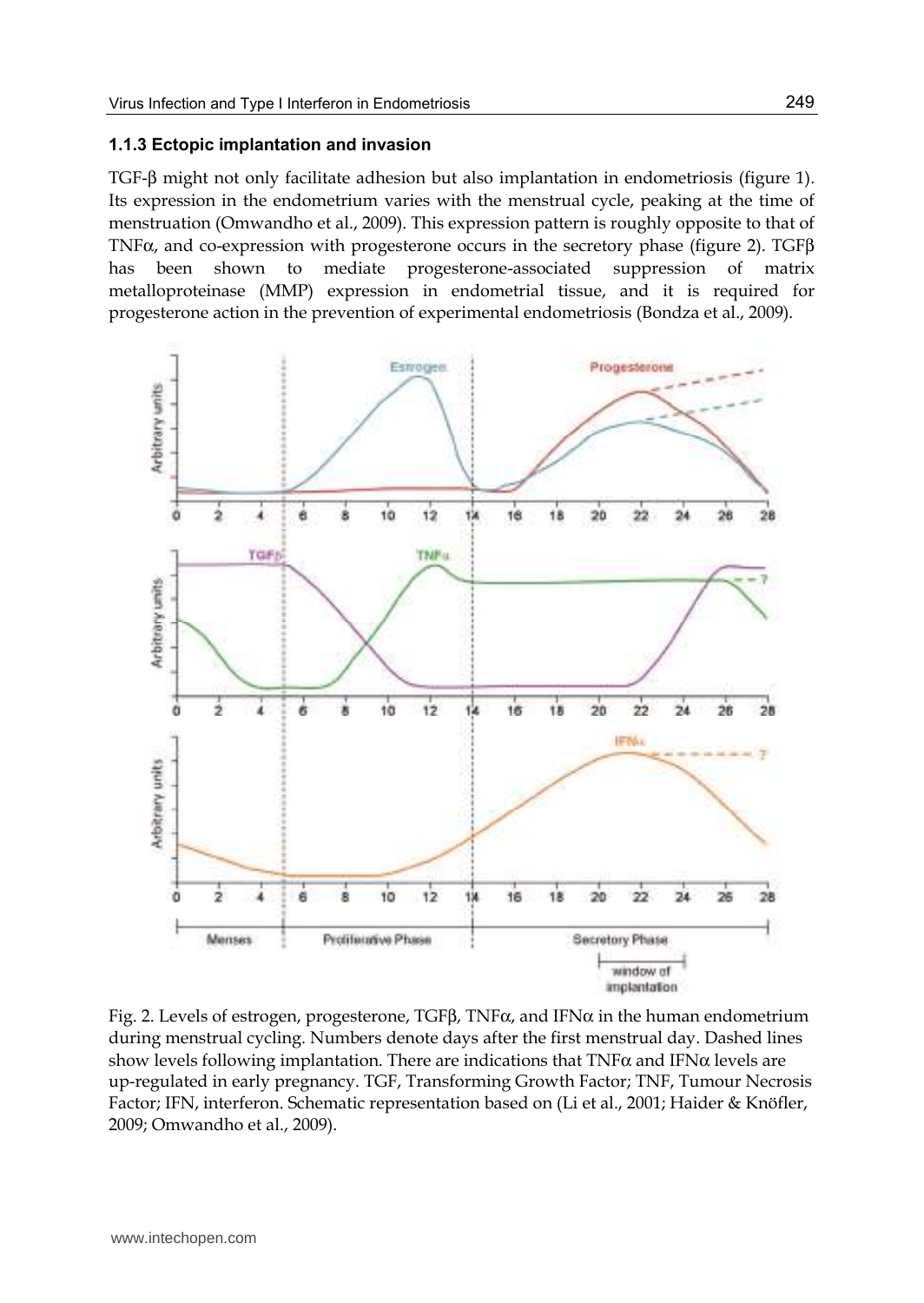MMPs are important for the control of extracellular matrix turnover, and they are believed to influence the implantation of adhered endometriotic cells in endometriosis (Kyama et al., 2003). The level of MMPs is in up-regulated and tissue inhibitors of matrix metalloproteinases (TIMPs) down-regulated in the peritoneal fluid from women with endometriosis compared with controls (Bondza et al., 2009). MMPs are upregulated in response to the inflammatory cytokines  $TNF\alpha$  and  $IL-1$  and are expressed during the proliferative and menstrual phases but suppressed by progesterone in the secretory phase. In the absence of a normal progesterone response of the endometriosis lesions, sensitivity to TGFβ may be altered, and this may result in a failure to down-regulate MMPs, thus contributing to the implantation failure.

## **1.1.4 Growth and maintenance of endometriosis**

Following implantation, the growth and maintenance of endometriosis lesions is influenced by a number of factors (figure 1). First of all, the implanted tissue is in need of vascularization and an increase in the concentration of several angiogenic factors has been reported. IL-6 and IL-8, which as stated above are up-regulated in endometriosis, both promote angiogenesis (Bondza et al., 2009). IL-1β, which is also elevated in the peritoneal fluid of endometriosis patients, induces IL-6, the vascular endothelial growth factor (VEGF), and an angiogenic phenotype in endometriotic but not endometrial stromal cells. Women with moderate and severe endometriosis have elevated levels of both IL-6 and VEGF in the peritoneal fluid compared with healthy controls (Kyama et al., 2003), underlining that angiogenesis is a feature of disease exacerbation. Furthermore, high proliferative activity of endometriosis lesions is associated with increased levels of VEGF and its receptor as well as increased microvessel density (Bondza et al., 2009).

A positive feedback of activated immune response contributes further to the maintenance of endometriosis. The reduced NK cell activity has been suggested to result in less effective killing of autologous dendritic cells (DCs) loaded with endometrial self-antigens. This would facilitate self-antigen presentation to autoreactive T cells and the subsequent production of autoantibodies (Kyama et al., 2003), pointing towards a pathogenic contribution by an autoimmune disease mechanism. Indeed, the frequency of autoantibodies towards endometrial antigens is elevated in both serum and peritoneal fluid of women with endometriosis compared with healthy women (Osuga et al., 2011). Activation of Th2 immune response in endometriosis and elevated B cell levels has been reported both systemically and locally in the endometriosis lesions, supposedly causing sustained autoantibody production and continuous infiltration of immune cells, thus maintaining the immunological contribution to the pathogenesis of endometriosis.

# **2. Virus and endometriosis**

Pathogenic DNA virus infection has been associated with the aetiology of several human diseases. The double-stranded (ds) DNA viruses include herpesviruses, polyomaviruses, papillomaviruses, hepadnaviruses (e.g. hepatitis B virus (HBV)), adenoviruses and poxviruses. With the exception of poxviruses, these viruses often establish persistent or latent infections and can be reactivated in both healthy and immunosuppressed persons.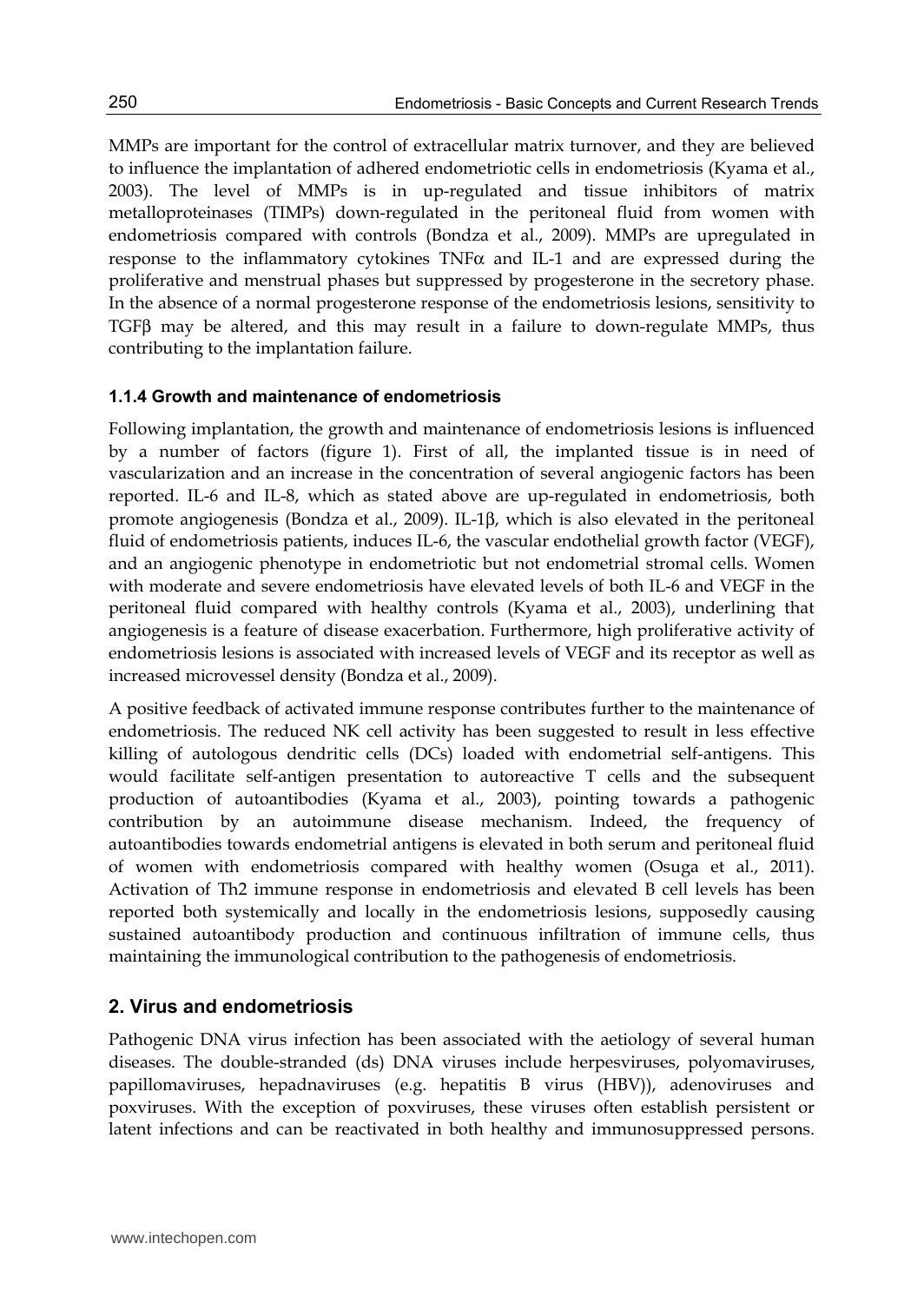Only a few studies have addressed the possible involvement of a pathogenic virus in the aetiology of endometriosis (Oppelt et al., 2010; Vestergaard et al., 2010). The presence of specific human herpes viruses, human polyomaviruses, and human papillomaviruses was analysed. Also, the presence of human endogenous retroviruses have been investigated in endometriosis lesions (Hu et al., 2006; Oppelt et al., 2009), and these studies will be discussed in the following section.

## **2.1 Herpes viruses**

The *Herpesviridae* are a large, diverse family of double-stranded, enveloped viruses. Eight human herpesviruses (HHVs) have been identified: Epstein-Barr virus (EBV, of the subfamily *Gammaherpesvirinae*), cytomegalovirus (CMV or HHV5 of the subfamily *Betaherpesvirinae*), herpes simplex virus type 1 and 2 (HSV-1 and HSV-2 of the subfamily *Alphaherpesvirinae*), varicella zoster (VZV), HHV6, HHV7, and the Karposi's sarcoma herpes virus (KHSV or HHV8). The seroprevalence of each of these herpes viruses varies according to a number of demographic factors (Prober, 2011). For EBV, CMV, and HSV-1 the prevalences range from 50 to 75%, whereas the prevalence for HSV-2 is about 25%. For VZV, HHV6 and HHV7 the seroprevalence is almost 100%, whereas the prevalence for HHV8 is less than 10%. The *Herpesviridae* family are found in many human tissue types, including the fallopian tubes (salpingitis) and the endometrium (see Vestergaard et al., 2010). These viruses are commonly distributed as asymptomatic infectious agents but are also all associated with diseases, such as genital sores or a variety of malignancies. EBV can cause infectious mononucleosis and has been associated with lymphomas of B, T and NK cell origin, but also cancers of epithelial origin like nasopharyngeal carcinomas and gastric adenocarcinomas (Dolcetti & Masucci, 2003). EBV maintains latency in B cells. CMV can cause pneumonitis and delayed neurological complications like sensory neural hearing deficits and learning disabilities (Brown & Abernathy, 1998). CMV maintains latency in monocytes and macrophages. HSV-1 and HSV-2 can cause encephalitis and genital ulcerative disease (Wilson et al., 2009). The HSVs maintain latency in neuronal cells. VSV cause chickenpox (varicella) as primary infection following which it becomes latent in neuronal cells (Kennedy & Cohrs, 2010). VZV can be reactivated and thus cause herpes zoster (shingles) and extremely painful vesicular eruption. HHV6 cause roseola during the primary infection (Prober, 2011). HHV6 becomes latent in salivary glands, the brain and in mononuclear cells or macrophages. Most reactived HHV6 infections are asymptomatic.

The presence of most of the herpes viruses in endometriosis has been analysed., Endometriosis samples from 32 patients were analysed for the presence of EBV, CMV, HSV-1 and HSV-2 by multiplex PCRs (Vestergaard et al., 2010). None of the clinical samples were positive for any of these four herpes viruses. In another study, 66 endometriosis samples from 56 patients were tested for the presence of EBV, CMV, HSV-1, HSV-2, VZV, and HHV6 by a PCR based analysis (Oppelt et al., 2010). Also this study failed to detect the presence of any of these six herpes viruses. Apart from HHV7 and HHV8, which has not yet been analysed, the six herpes viruses EBV, CMV, HSV-1, HSV-2, VZV, and HHV6 do not seem to be involved in the pathology of endometriosis.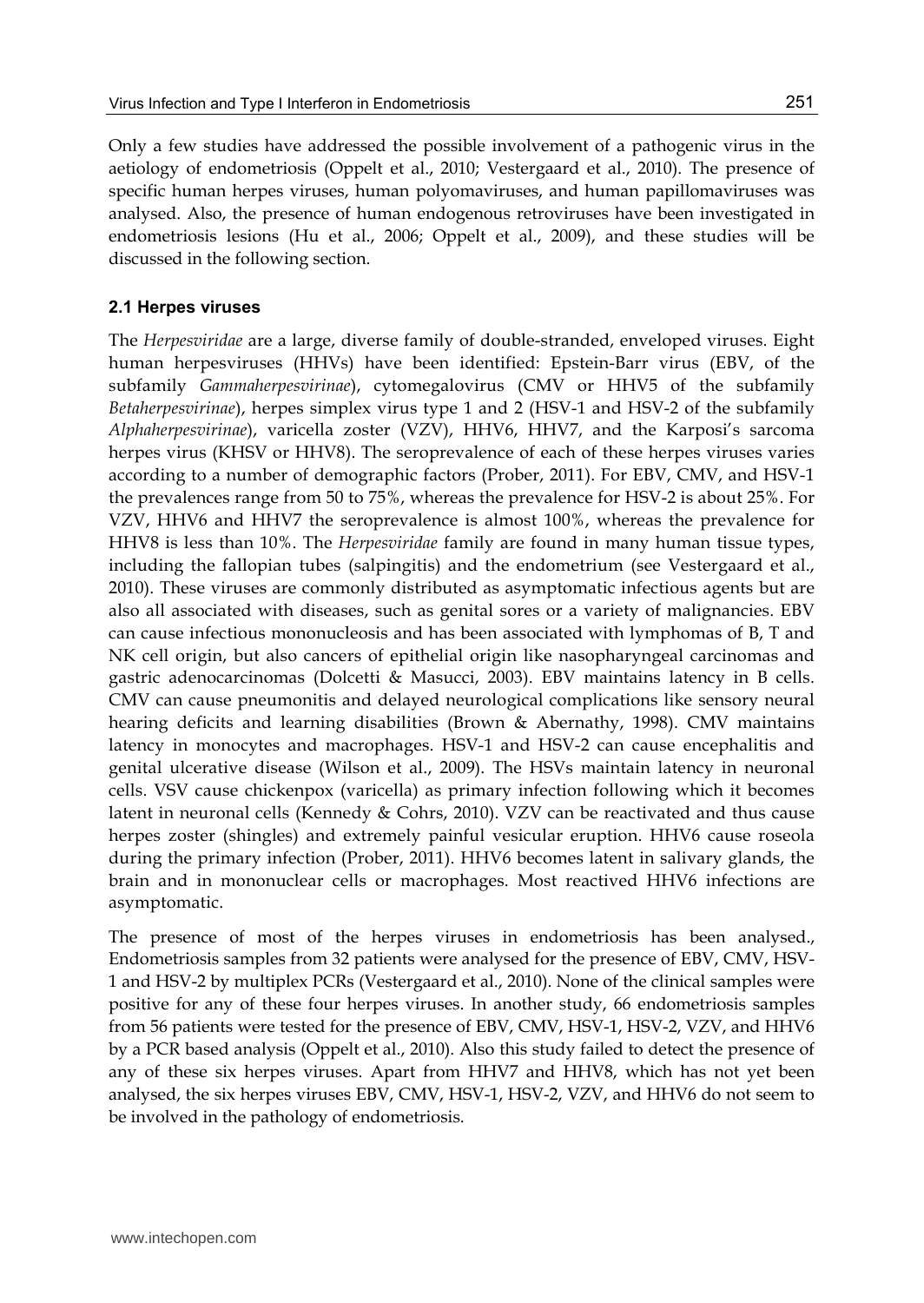## **2.2 Polyomaviruses**

The well-described human polyomaviruses of the *Polyomaviridae* family, JC (JCV), BK (BKV) and simian virus 40 (SV40) are widely distributed in the general population (Moens & Johannessen, 2008). Thus antibodies against JCV and BKV have been found in more than 75% of the human adult population, and up to 15% of healthy humans are seropositive for SV40. These three polyomaviruses have been found in many different tissues (see Vestergaard et al., 2010). BKV has been found in the kidney tubule epithelium, urethral epithelium, the uterine cervix, and in the spleen. JCV has been found in tongue squamous cell epithelium, urethral epithelium, and in the spleen, whereas SV40 has been found in the liver and the mesothelium. Furthermore, these three polyomaviruses induce tumours in animal models and are able to transform cultured human cells (Moens & Johannessen, 2008). In 2007, two new human polyomaviruses, WU polyomavirus (WUV) and KI polyomavirus (KIV) were discovered in respiratory tract secretions and have subsequently been detected in faeces, blood, and lymphoid tissue (see Vestergaard et al., 2010). The full spectrum of their tissue tropism and their role in disease has yet to be elucidated. More recently, yet another human member of the *Polyomaviridae* family, the Merkel cell polyomavirus (MCV) was described in apparent association with Merkel cell carcinoma, an aggressive form of skin cancer (Moens & Johannessen, 2008). When analysed, none of these polyomaviruses were detected either in the endometrium or in endometriosis, suggesting an infrequent presence of polyomaviruses in the endometrium (Vestergaard et al., 2010).

#### **2.3 Human papillomaviruses**

Closely related to the polyomavirus family, the papillomavirus family is a very significant example of the large impact of a broad spectrum of pathogenic DNA viruses, which have emerged during the last two decades. More than 118 papillomaviruses have been fully described, and new virus types are constantly emerging (zur Hausen, 2009). The prevalence of human papillomavirus (HPV, of the family *Papillomaviridae*) in cervical carcinomas is 99.7%. Specific high-risk HPV types have been shown to cause the vast majority of cervical cancers as well as a substantial proportion of other anogenital and head and neck cancers as well as certain cutaneous cancers. HPV has not yet been detected in intraperitoneal tissues, but HPV has been detected in blood, including on the surface of peripheral blood mononuclear cells, suggesting a potential alternative route of transmission (see Vestergaard et al., 2010).

The prevalence of HPV in endometriosis has been analysed (Oppelt et al., 2010; Vestergaard et al., 2010). In one study, no HPV DNA was found in the endometriosis samples from 32 patients (Vestergaard et al., 2010). In another study, certain high-risk HPV types was found in endometriosis lesions (Oppelt et al., 2010). However, due to previous cervical HPV infections in the analysed patients, it was concluded that the detected HPV in the endometriosis samples possibly originated from these associated malignant transformations and might not have any association with the endometriosis *per se*.

In the endometrium, a HPV prevalence of less than 10% was found in samples from both women with endometriosis as well as controls, which is remarkably low compared with the well-known high frequencies of infection with these viruses (Vestergaard et al., 2010). It is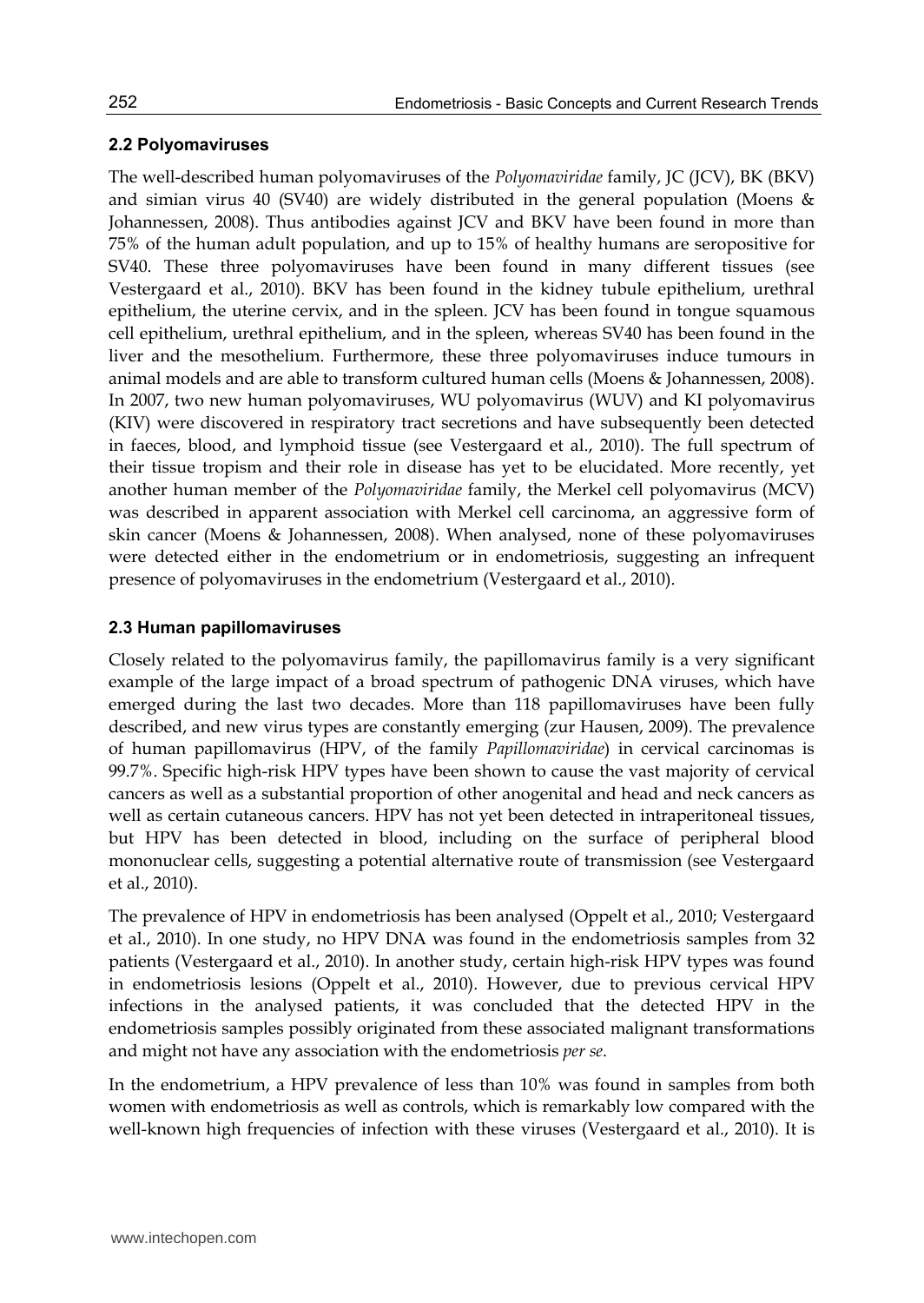estimated that 75% to 80% of sexually active individuals are infected with HPV during their lifetime, with the highest rates in women younger than 25 years of age. However, as the mean age of the women enrolled in this particular study were between 32 and 36 years of age, most HPV infections would have been cleared by the immune system, correlating well with the fact that none of these women had genital HPV infection in their cervical smears at the time of analysis. However, it is possible that transient HPV infections could cause the initiation of malignant-like processes by a "hit-and-run" mechanism and in this way contribute to the initiation of endometriosis. This theory is yet to be investigated further.

#### **2.4 Endogenous retroviruses**

Retroviruses are RNA viruses, which integrate into the genome of the host cell in the form of a DNA copy, which is denominated the provirus. Endogenous retroviruses refer to proviruses integrated into germ line cells, which are transmitted from one generation to the next. Approximately 5% of the human genome consists of complete and partial sequences from human endogenous retroviruses (HERVs) (Muir et al., 2004). The significance and consequences of the presence of HERVs in the human genome have been the subject of intensive investigation. HERVs have been implicated in autoimmune diseases and neoplasia as well as in placental function and protection from exogenous retroviral infection. Considering the placental function, it is now believed that syncytin, a retroviral envelope protein encoded by the endogenous retrovirus HERV-W, is involved in the fusion of the cytotrophoblast cells to form the syncytial layer of the placenta, and the envelope protein encoded by ERV3 has been associated with cytotrophoblast differentiation. Other endogenous retroviruses like HERV-E also seem to be involved in placental function (reviewed in Muir et al., 2004).

Expression of HERVs in endometriotic tissues has been detected, indicating that endogenous retrovirus expression might be involved in endometriosis (Hu et al., 2006; Oppelt et al., 2009). Endometriosis samples from 14 women were analysed for the presence of HERV-E HERV-W, HERV-I/T, and HERV-H mRNA by PCR analysis (Hu et al., 2006). It was found that HERV-E was expressed at higher levels in the endometriosis samples than in normal endometrium control samples. In another study, 15 endometriosis samples showed low levels of RNA encoding the HERV-W encoded envelope protein syncytin, as analysed by reverse transcriptase PCR (Oppelt et al., 2009). It was also found in this study that the endometriosis samples did not show an elevated expression of the HERV-W encoded envelope protein syncytin. Interestingly though, samples from the endometrium of women with endometriosis showed an increased expression of syncytin RNA compared with endometrial samples from controls, suggesting that this protein might be involved in the pathology of endometriosis. At this point, the involvement of endogenous virus expression in the pathology of endometriosis is not clarified. Further studies are required, analysing larger groups of endometriosis samples and including tissue samples from the endometrium of women with and without endometriosis.

## **3. Type I interferon and endometriosis**

We will now focus on the putative implication of the important immune modulating cytokine family type I interferons in endometriosis, as a line of circumstantial evidence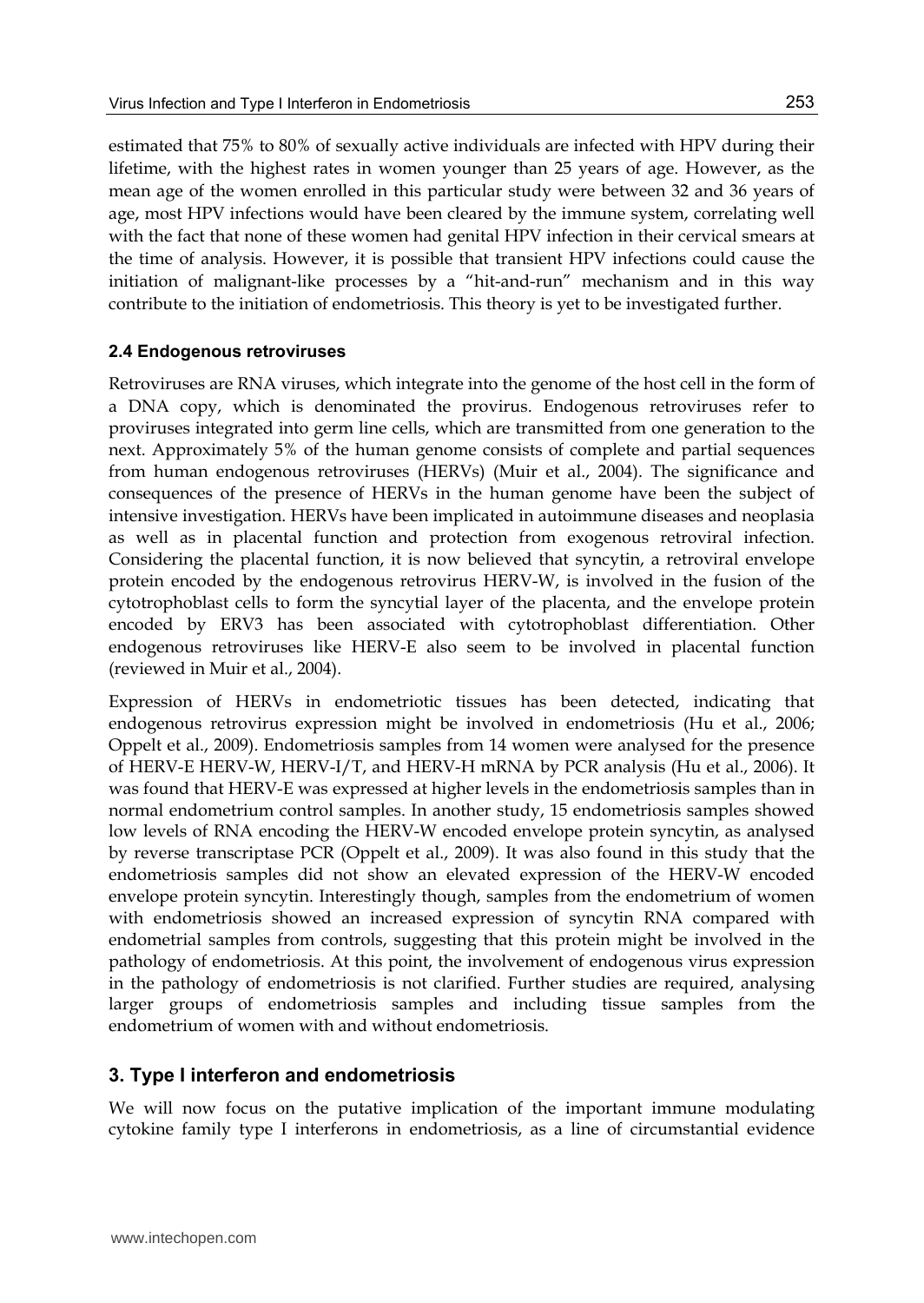indicates that these cytokines could be involved. A key constituent of the immune system that has been only slightly investigated in relation to endometriosis is the family of interferons (IFNs). IFNs are cytokines secreted from cells in response to viral challenge and various other stimuli. The human interferons are by structural homology classified into type I, which consists of IFNα (counting 13 subtypes), IFNβ, IFNε, IFNκ, and IFNω, type II, which is only IFNγ, and type III, the more recently discovered IFNλ (comprising 3 subtypes) (Platanias, 2005; Hall & Rosen, 2010). Secreted IFNs bind to specific plasma membrane receptors, which initiate intracellular pathways leading to the transcription of hundreds of interferon stimulated genes (ISGs) (Platanias, 2005; Hall & Rosen, 2010). In spite of their common signaling pathway, IFNα and IFNβ display specific activity profiles.

Main biological activities resulting from IFN signaling are primarily antiviral but also antiproliferative, anti-angiogenic, and antigen-presenting effects as well as regulation of proand anti-apoptotic genes and proteins (Platanias, 2005). The current state of the cells and complex balances of feedback mechanisms determine the overall outcome of the IFN response, *e.g.* survival vs. apoptosis. Recombinant human IFNs (mainly IFNα and IFNβ) are used as therapeutic agents against a variety of cancers, multiple sclerosis, and viral diseases, such as hepatitis B and C.

Type II IFN is produced only by activated T or NK cells and its primary role is to modulate the adaptive immune response, *e.g.* by contributing to the activation of macrophages and T cell development (Hall & Rosen, 2010). Expression of the receptors of type III IFN is primarily limited to epithelial and DCs, thus restricting their scope of action. We will only focus on type I IFNs and their possible role in endometriosis.

High levels of type I IFNs are secreted rapidly by most cell types upon stimuli (Hall  $\&$ Rosen, 2010). Type 1 IFNs have immunostimulatory effects on NK cells, macrophages and DCs, which all are essential effector cells in the innate immune system. Among the downstream targets of type I IFN signaling are the IFNs themselves as well as associated receptors, signal transducers and transcription factors enabling a strong feed-forward mechanism. It is strongly believed that type I IFNs are directly involved in the pathogenesis of autoimmune disease by enhancing the self-amplification of systemic autoimmunity (Hall & Rosen, 2010). The aberrant antigen-presentation of debris from apoptotic cells and the resulting production of autoantibodies in endometriosis could be speculated to give rise to a type I IFN-amplified autoimmune pathogenic mechanism. In autoimmunity, self antigens elicit an immune response that includes substantial production of type I IFNs. Upon DC presentation of endometrial autoantigens, type I IFN may then promote monocyte differentiation, DC survival and cytotoxic T cell activity, which may enhance killing of endometrial cells presenting autoantigens. Debris from dying cells is then taken up by DCs and presented for recognition by T cells in a self-amplifying loop. Type I IFNs also induce the differentiation of B cells, which would promote autoantibody production. Immune complexes of endometrial self antigens and autoantibodies would further amplify the IFN production, constituting yet another positive feedback loop.

The approved drug Intron A (human recombinant IFN $\alpha$ -2b) has been proposed as a possible immunomodulatory therapeutic against reoccurrence of endometriosis cysts after surgery. The hypothesis was that this could enhance the cytotoxic activity of macrophages and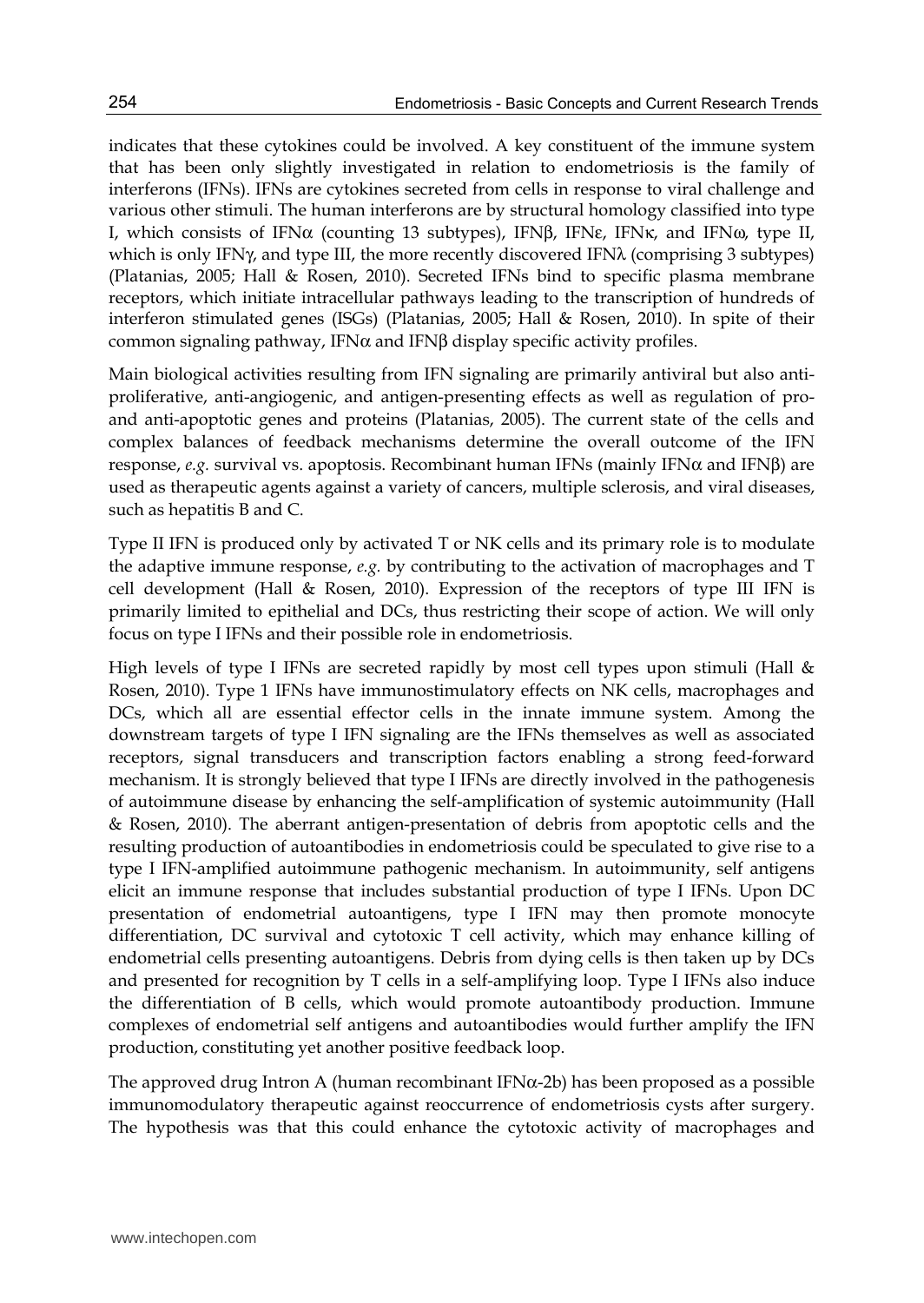natural killer cells and thus reduce the growth of endometriosis tissue (Acién et al., 2002). Rats with surgically induced endometriosis showed persistent significant reductions in the implant sizes upon intraperitoneal or subcutaneous administration of human IFNa-2b. However, a clinical study showed that intraperitoneal administration of IFN $\alpha$ -2b following surgical treatment for endometriosis increased the cyst reoccurrence rate significantly after 21 months. Hence, the normal anti-proliferative effects of type I IFNs appear to be challenged in endometriosis.

The endometrial level of IFN $\alpha$  mRNA is increased in the mid-secretory phase of the human menstrual cycle (Li et al., 2001), which is the putative window of implantation (figure 2). It has been found that the transcription of IFN $\alpha$  and the interferon  $\alpha$  receptor 2 (IFNAR2) is highly up-regulated in the endometrium of women suffering from endometriosis compared with healthy women (Kao et al., 2003). Moreover, *JAK1*, which has an important function in type I IFN signaling, is up-regulated in endometriosis stromal cells compared with the endometrial cells from endometriosis patients (Matsuzaki et al., 2006). The sum of these findings suggests a role of type I IFN in the human endometrium and a possible dysregulation in endometriosis.

The possible involvement of type I IFNs in endometriosis has recently been investigated directly (Vestergaard et al., 2011). A type I interferon-specific PCR Array indicated significantly down-regulated transcription of the genes *HOXB2* and *ISG20* in endometriosis lesions compared with endometrium from endometriosis patients and healthy controls, but no difference in the expression of any other interferon stimulated genes were observed. These results were independent of the menstrual phase. As only two out of 84 genes of the type I IFN response was significantly dysregulated in endometriosis, the type I IFNs do not appear to be generally involved in the pathogenesis of endometriosis. Yet, specific gene regulation involving type I IFNs could still play distinct roles in endometriosis. The putative involvement of *ISG20, HOXB2* and *HOXA10* in the pathogenesis will now be discussed.

## **3.1 The ISG20 protein**

The transcriptional expression of *ISG20* (interferon-stimulated gene product of 20 kDa, also called *HEM45*) was shown by validated qRT-PCR to be highly down-regulated in endometriosis lesions (Vestergaard et al., 2011). *ISG20* transcription is induced synergistically by type I and II IFNs, induced by estrogen, and regulated in a progesteronedependent manner in mice, especially in the mouse endometrium. This gene encodes a 3′ to 5′ exonuclease with specificity for single-stranded RNA (and to a lesser extent for DNA), which is localized in the nucleus and is associated with promyelocytic leukemia (PML) protein nuclear bodies. The exonuclease has been proposed to down-regulate the estrogendependent transcriptional response by degrading estrogen-induced mRNAs within PML oncogenic domains (PODs). The subcellular localization of ISG20 in the nucleus argues for its involvement in the maturation rather than in the degradation of mRNAs.

ISG20 has also been implicated in the anti-angiogenic properties of interferon (Taylor et al., 2008). In an *in vitro* angiogenic assay system, ISG20 was found to be up-regulated in endothelial cells treated with interferon, however, overexpression of ISG20 did not lead to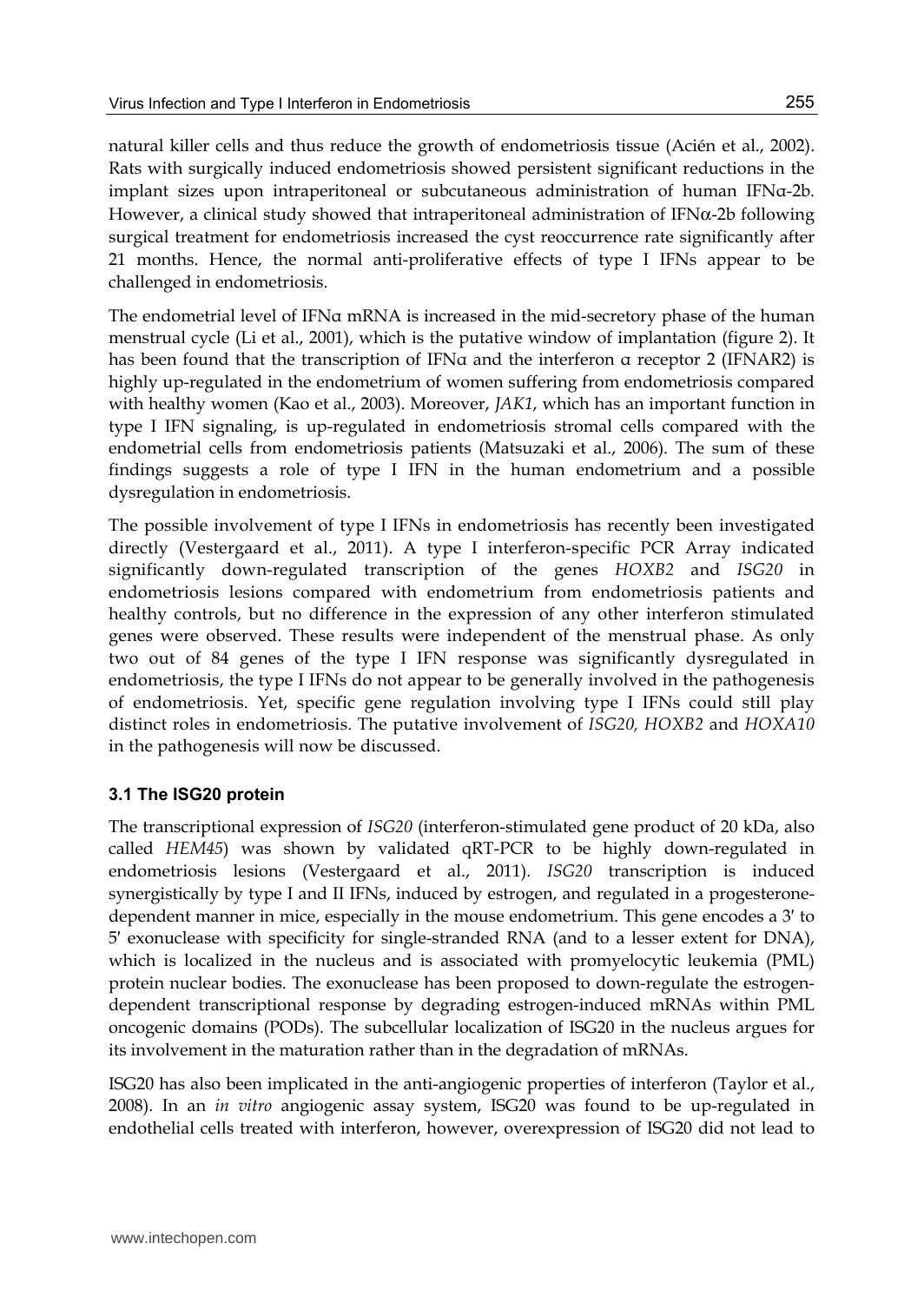reduced angiogenesis *per se*. However, overexpression of the enzymatically inactive, dominant-negative ISG20 mutant inhibited angiogenesis in this system and potentiated the anti-angiogenic properties of interferon. How ISG20 might be involved in angiogenesis is currently not clear.

The ISG20 protein mediates antiviral effects of interferons by inhibiting the replication of several RNA viruses, like vesicular stomatitis virus, influenza virus, encephalomyocarditis virus, West Nile virus, Dengue virus, hepatitis A and C viruses, yellow fever virus, and bovine viral diarrhea virus (Zhou et al., 2011). The antiviral activity of ISG20 is only observed with enzymatically active ISG20 expression, since expression of an ISG20 mutant without enzymatic activity, did not possess the same antiviral activities.

Importantly, ISG20 mRNA was found to be up-regulated in the uterine epithelium during the implantation window in mouse (Pan et al., 2006). Whether abolished ISG20 enzyme activity is implicated in the pathogenesis of endometriosis or a marker of altered hormonal expression, or both, needs to be further investigated.

# **3.2 The HOX proteins**

The HOX proteins encoded by the homeobox genes are DNA binding transcription factors known to regulate embryonic development. In addition, the *HOX* genes are dynamically expressed in the endometrium during the menstrual cycle, where they are necessary for endometrial growth, differentiation, and implantation (Cakmak & Taylor, 2010; Zanatta et al., 2010). Furthermore, HOX proteins are molecular mediators of the steroid hormones during endometrial cell development.

It has been suggested that a HOX gene-related defect in endometrial development exists in patients with endometriosis (Zanatta et al., 2010). According to this theory, endometriosis might originate from estrogen stimulated metaplasia of mesenchymal embryonic cells distributed in the pelvis during organogenesis. However, transcriptional dysregulation of the HOX genes in the adult endometrium compatible with the more well-supported retrograde menstruation pathogenesis model is also well substantiated. Recently, a systematic dysregulation of *HOX* genes in the endometrium from healthy women compared with the endometrium in women with endometriosis has been demonstrated (Borghese et al., 2008). A down-regulation of *HOXA* and *HOXB* genes and an up-regulation of HOXC genes were found in endometrium from women with endometriosis compared with endometrium from healthy women.

The HOXA10 protein is up-regulated in response to circulating estrogen and progesterone in the healthy endometrium, thus indicating a role in endometrial maturation, implantation and maintenance of pregnancy implantation (Cakmak & Taylor, 2010; Zanatta et al., 2010). *HOXA10* transcription is normally up-regulated in the endometrium during the window of implantation but this up-regulation is abolished in women with endometriosis. Low levels of HOXA10 could explain the lower fertility of women with endometriosis, and this is further supported by studies of the HOXA10 knock-out mice, in which the targeted disruption of the *HOXA10* gene generated uterine factor infertility. Also in the endometriotic tissue, the HOXA10 transcriptional levels were found to be low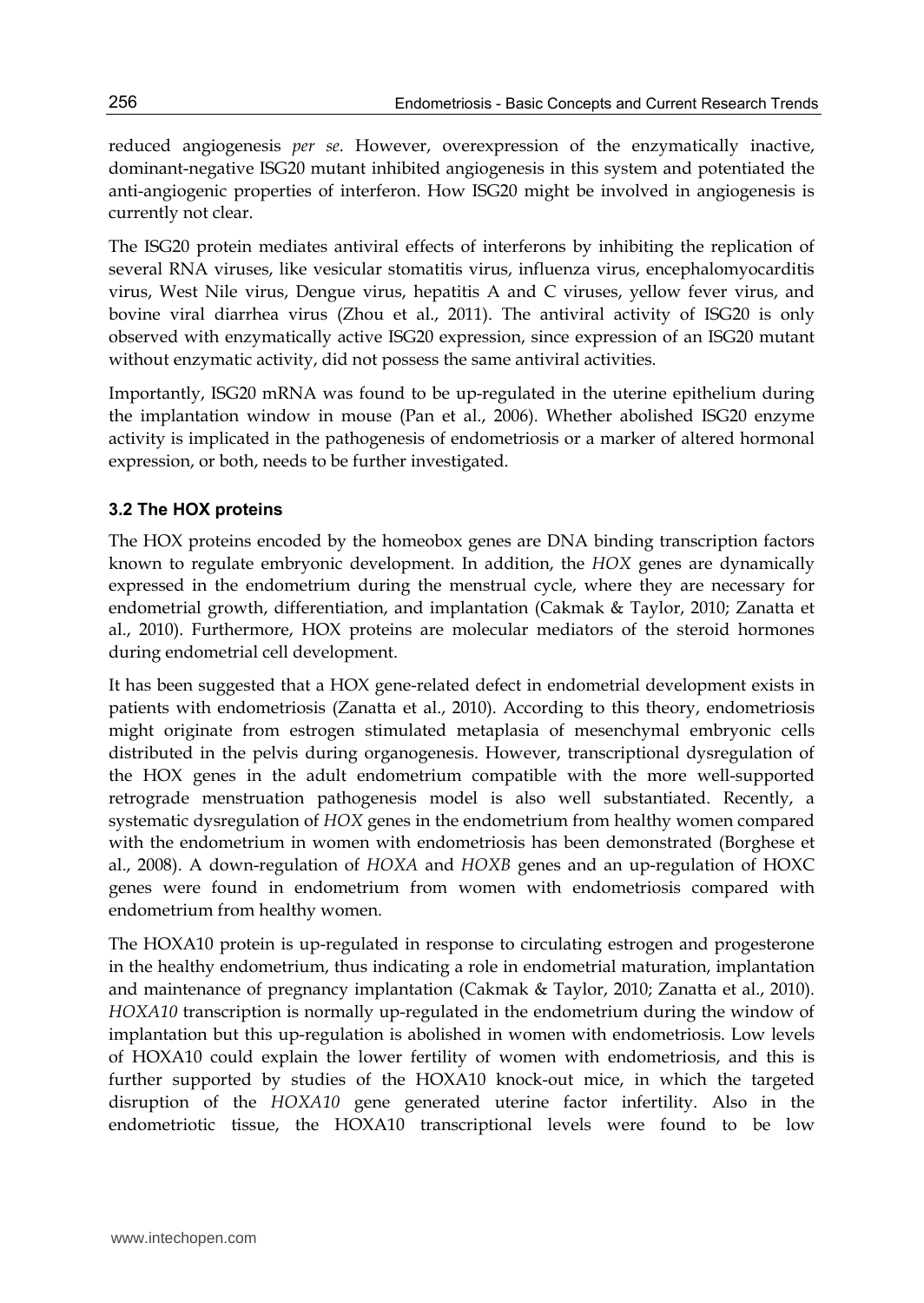(Langendonckt et al., 2010). The endometrial down-regulation of HOXA10 protein in women with endometriosis seems to be due to increased methylation of the *HOXA10* genomic enhancer region in the endometrium leading to epigenetic silencing of this gene (reviewed in Cakmak & Taylor, 2010). In conclusion, low levels of HOXA10 may result in resistance to progesterone action in the endometriotic tissue.

*HOXB2* is part of the *HOX* gene family involved mainly in embryonic development. A very solid down-regulation of *HOXB2* in endometriotic lesions compared with endometrium from both endometriosis and healthy women has been observed (Vestergaard et al., 2011). Little is known about *HOXB2* expression in the endometrium, but several studies have demonstrated that *HOXB2* expression is altered in tumours. In a xenograft breast tumour mouse model, HOXB2 acts as a negative tumour growth regulator, since *HOXB2* expression decreases proliferation of tumour cells (Boimel et al., 2011). Other results have shown that overexpression of HOXB2 in pancreatic, lung and cervical cancer was associated with malignancy. However, a more in-depth analysis correlated lower HOXB2 expression with higher grades of tumours. Finally, it has been reported that the HOXB2 protein binds the interferon-induced protein p205, involved in the growth inhibitory activities of interferon (see Vestergaard et al., 2011). Whether HOXB2 interaction with p205 modifies the growth inhibitory activities of p205 has not yet been investigated. Further studies are needed to determine the mechanism and implications of the abolished *HOXB2* expression in endometriosis lesions.

# **4. Conclusion**

The pathogenesis and the similarity to cancer invasiveness suggested that a viral background could be part of the pathogenesis of endometriosis, but so far no investigations have demonstrated this connection in the aetiology. The prevalence of pathogenic dsDNA viruses in the human endometrium was found to be generally low (0-10%), and nothing points towards any evidence that endometriosis is caused by currently known DNA viruses (Oppelt et al., 2010; Vestergaard et al., 2010). It can be speculated that the endometrium and endometriotic tissue is difficult to access or simply an unfavorable environment for virus progression, leading to a generally low prevalence in these deeper tissues. It is possible that viruses can infect the endometrium transiently but subsequently be either shed with the endometrial tissue during menstruation or be rapidly cleared by an efficient immune response. Thus stable infections of the endometrium would not be frequent. However, a pathogenic virus could theoretically initiate a malignant cell process during a shorter infectious period and then flee the scene. This "hit-and-run" strategy has been previously shown *e.g.* for CMV *in vitro* and indicated in clinical studies of both polyomaviruses and papillomaviruses (see Vestergaard et al., 2010). This could explain why no virus DNA so far has been found associated with endometriosis lesions.

To address the viral "hit-and-run" strategy hypothesis, one could analyse for an elevated level of serum antibodies against the viruses, which would then show previous viral infections. Even though a broad selection of the most common pathogenic DNA viruses have been tested for, other more rare or even undiscovered viruses or bacteria might still be involved. Conclusively, the prevalence of pathogenic DNA viruses in the endometrium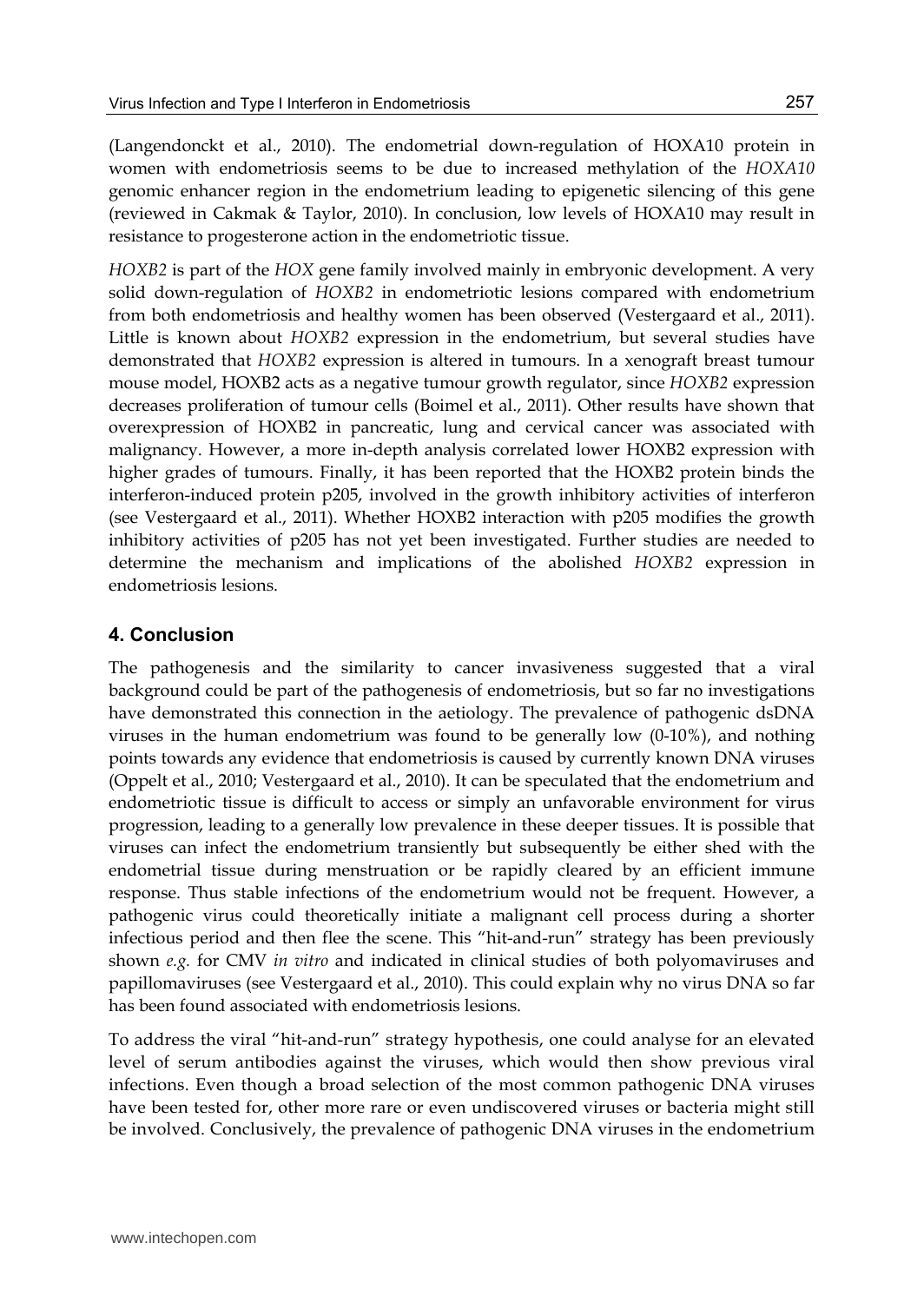and endometriosis lesions is very low and does not indicate a virological cause of endometriosis. However, the existence of a causative infectious agent can still not be ruled out at this point.

The altered expression of a large number of genes has been reported in endometriosis (Kao et al., 2003; Matsuzaki et al., 2006), an imbalance mediated by altered levels of a number of signaling molecules as well as by epigenetic alterations. Dysregulation of a large number of hormones, cytokines, chemokines, and growth factors is a feature of endometriosis. The abolished expression of *HOXA10*, *HOXB2* and *ISG20* in the endometriosis tissue seems to be influenced by a number of these factors, which regulate gene transcription via complex, overlapping mechanisms, possibly in combination with the action of estrogen and progesterone. The observed abolishment of *ISG20* and *HOXB2* expression in endometriosis lesions indicates that they fail to be induced by estrogen. The altered  $ERα/ERβ$  ratio in endometriosis could be important in this mechanism. The lack of *HOXA10* expression in the endometrium as well as in endometriotic lesions is probably due to epigenetic changes in the gene promoter, resulting in abolished response to estrogen and progesterone. Moreover, the expression of other *HOX* genes in endometriosis might shed a light on the function of this family of proteins in the development of this disease.

As the aetiology of endometriosis is unknown, and as several factors are thought to influence the course of the disease, the pathogenesis of endometriosis is still a challenge. One of the main problems is the lack of a non-invasive test to diagnose endometriosis. Several markers have been investigated. The best known is CA125, which is not specific to endometriosis but frequently also elevated in cancer. CA125 is often elevated in endometriosis, and the level is to some extend related to the degree of the infiltration in active endometriosis. However, the CA125 levels are individual, and change in intensity of pain or other symptoms related to endometriosis are not automatically reflected in the level. Therefore, the identification of a non-invasive marker able to diagnose endometriosis would be of great importance. Furthermore, if this marker could indicate changes in disease intensity this would be a great help both for the patient and the doctor. The success of different treatments could also be measured more objectively e.g. by an independent marker. So far hormonal treatment is the first line of treatment, and if pain cannot be resolved by medication, surgery may be performed. However, the endometriosis often reoccurs and more operations are needed, thus bringing the risk of complications.

As clarified in this chapter, many possibilities for causative or aetiological mechanism for the pathogenesis of endometriosis are in focus. If the aetiology of endometriosis is to be found related to virus, we can probably in the future prevent the disease or at least weaken the intensity. A marker for the disease based on virus aetiology would most likely be possible to develop, and the development of a specific treatment could be feasible. If HOX genes and/or ISG20 are involved in the aetiology of endometriosis, this would also give possibilities for new diagnostic tools and medical treatments.

In conclusion, the possible involvement of viruses, type I IFNs, and the innate immune system in the pathogenesis of endometriosis is yet unclear. More investigations are needed in order to resolve the riddle of endometriosis.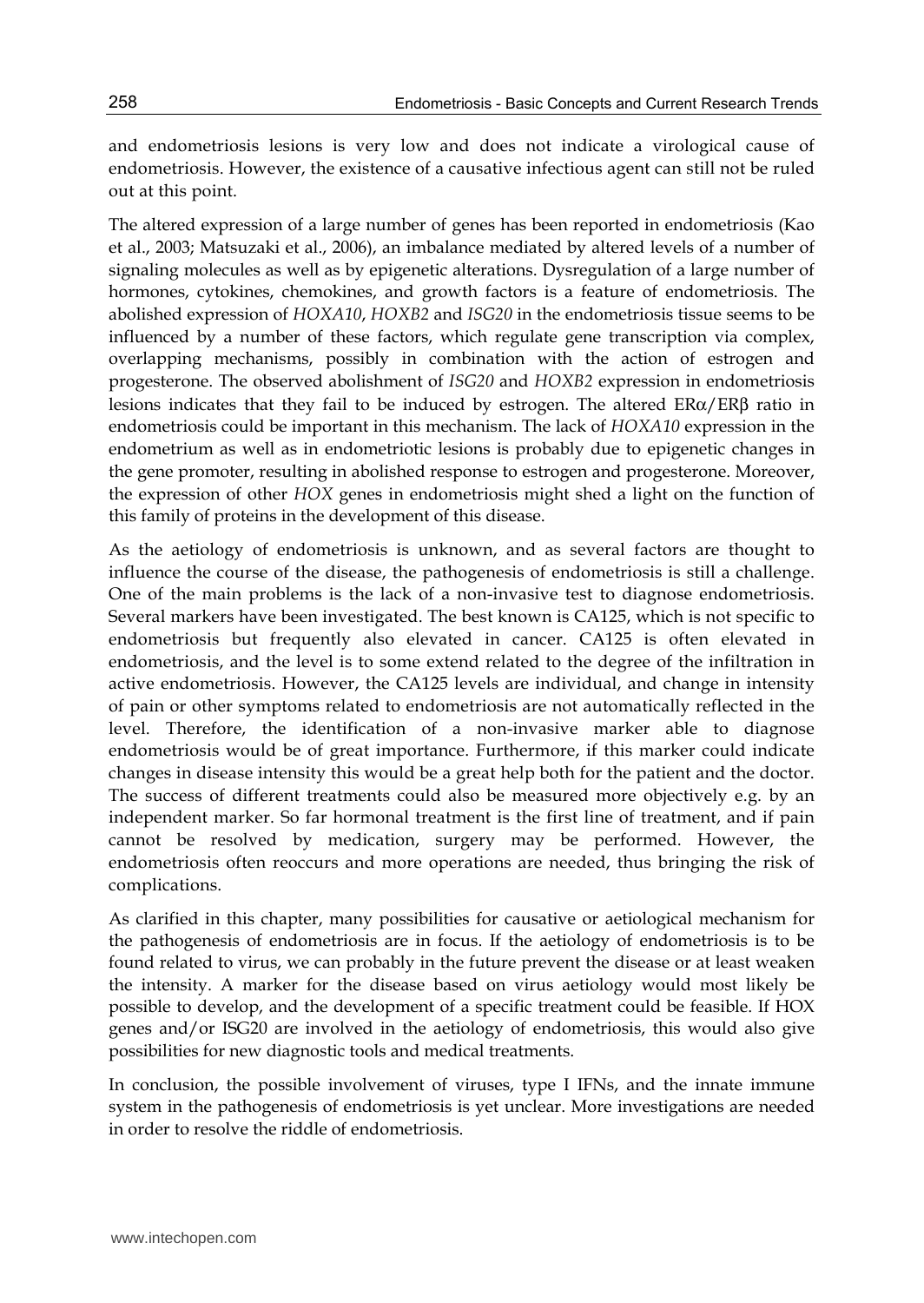#### **5. References**

- Acién, P., Quereda, F., Campos, A., Gomez-Torres, M.-J., Velasco, I., & Gutierrez, M. (2002). Use of intraperitoneal interferon  $\alpha$ -2b therapy after conservative surgery for endometriosis and postoperative medical treatment with depot gonadotropinreleasing hormone analog: a randomized clinical trial. *Fertil Steril*, Vol. 78, No. 4, (October 2002), pp. 705-711, 0015-0282
- Boimel, P. J., Cruz, C., & Segall, J. E. (2011). A functional in vivo screen for regulators of tumor progression identifies HOXB2 as a regulator of tumor growth in breast cancer. *Genomics*, Vol. 98, No. 3, (September 2011), pp. 164-172, 0888-7543
- Bondza, P. K., Maheux, R., & Akuom, A. (2009). Insights into endometriosis-associated endometrial dysfunction: a review. *Frontiers in Bioscience*, Vol. 1, No. -, (June 2009), pp. 415-428, 1093-0046
- Borghese, B., Mondon, F., Noel, J.-C., Fayt, I., Mignot, T.-M., Vaiman, D., & Chapron, C. (2008). Gene Expression Profile for Ectopic Versus Eutopic Endometrium Provides New Insights into Endometriosis Oncogenic Potential. *Mol Endocrinol*, Vol. 22, No. 11, (November 2008), pp. 2557-2562, 0888-8809
- Brown, H. L., & Abernathy, M. P. (1998). Cytomegalovirus infection. *Semin Perinatol*, Vol. 22, No. 4, (August 1997), pp. 260-6, 0146-0005
- Bulun, S. E. (2009). Endometriosis. *N Engl J Med*, Vol. 360, No. 3, (January 2009), pp. 268-279, 0028-4793
- Cakmak, H., & Taylor, H. S. (2010). Molecular Mechanisms of Treatment Resistance in Endometriosis: The Role of Progesterone-Hox Gene Interactions. *Semin Reprod Med*, Vol. 28, No. 1, (January 2010), pp. 69-74, 1526-8004
- Dolcetti, R., & Masucci, M. G. (2003). Epstein-Barr virus: induction and control of cell transformation. *J Cell Physiol*, Vol. 196, No. 2, (August 2003), pp. 207-18, 0021- 9541
- Fang, C.-L., Han, S.-P., Fu, S.-L., Wang, W., Kong, N., & Wang, X.-L. (2009). Ectopic, autologous eutopic and normal endometrial stromal cells have altered expression and chemotactic activity of RANTES. *Eur J Obstet Gynecol Reprod Biol*, Vol. 143, No. 1, (March 2009), pp. 55-60, 0301-2115
- Faquhar, C. (2007). Endometriosis. *BMJ*, Vol. 334, No. 7587, (February 2007), pp. 249-253, 0959-8138
- Haber, E., Danenberg, H. D., Koroukhov, N., Ron-El, R., Golomb, G., & Schachter, M. (2009). Peritoneal macrophage depletion by liposomal bisphosphonate attenuates endometriosis in the rat model. *Hum Reprod*, Vol. 24, No. 2, (February 2009), pp. 398-407, 0268-1161
- Haider, S., & Knöfler, M. (2009). Human Tumour Necrosis Factor: Physiological and Pathological Roles in Placenta and Endometrium. *Placenta*, Vol. 30, No. 2, (February 2009), pp. 111-123, 0143-4004
- Hall, J. C., & Rosen, A. (2010). Type I interferons: crucial participants in disease amplification in autoimmunity. *Nat Rev Rheumatol*, Vol. 6, No. 1, (January 2010), pp. 40-49, 1759-4790
- Hu, L., Hornung, D., Kurek, R., Ostman, H., Blomberg, J., & Bergqvist, A. (2006). Expression of Human Endogenous Gammaretroviral Sequences in Endometriosis and Ovarian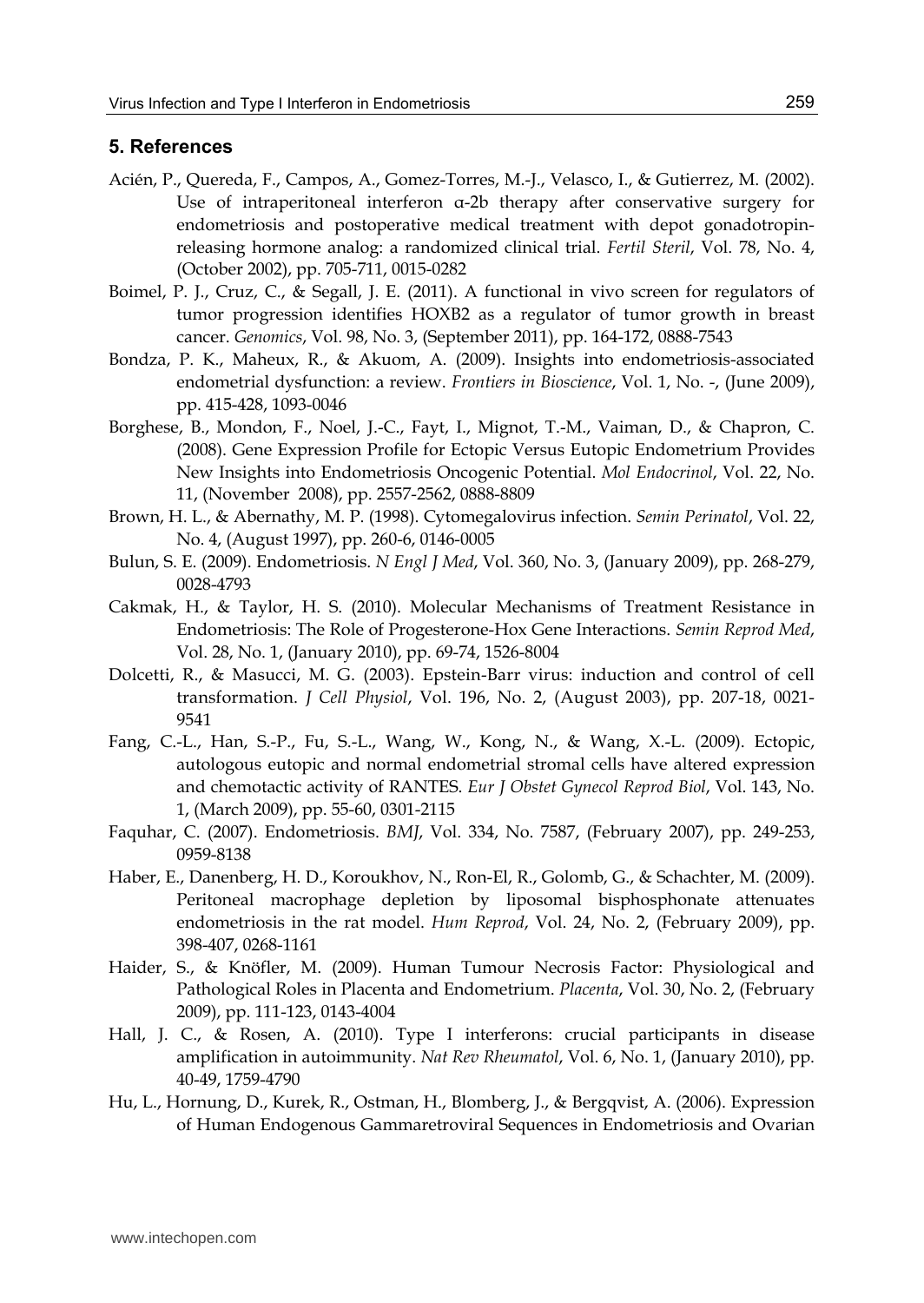Cancer. *AIDS Research and Human Retroviruses*, Vol. 22, No. 6, (November 2006), pp. 551-557, 0889-2229

- Kao, L. C., Germeyer, A., Tulac, S., Lobo, S., Yang, J. P., Taylor, R. N., Osteen, K., Lessey, B. A., & Giudice, L. C. (2003). Expression profiling of endometrium from women with endometriosis reveals candidate genes for disease-based implantation failure and infertility. *Endocrinology*, Vol. 144, No. 7, (July 2003), pp. 2870-81, 0013-7227
- Kennedy, P. G. E., & Cohrs, R. J. (2010). Varicella-zoster virus human ganglionic latency: a current summary. *J NeuroVirol,* Vol. 16, No. 6, (November 2010), pp. 411-418, 1355- 0284
- Kyama, C. M., Debrock, S., Mwenda, J. M., & D'Hooghe, T. M. (2003). Potential involvement of the immune system in the development of endometriosis. *Reprod Biol Endocrinol*, Vol. 1, No. -, (December 2003), pp. 123, 1477-7827
- Langendonckt, A. V., Lyuckx, M., Gonzalez, M.-D., Defrère, S., Donnez, J., & Squifflet, J. (2010). Differential expression of genes from the homeobox A cluster in deep endometriotic nodules and peritoneal lesions. *Fertil Steril*, Vol. 94, No. 6, (November 2010), pp. 1995-2000, 0015-0282
- Li, Q., Zhang, M., Kumar, S., Zhu, L. J., Chen, D., Bagchi, M. K., & Bagchi, I. C. (2001). Identification and implantation stage-specific expression of an interferon-aregulated gene in human and rat endometrium. *Endocrinology*, Vol. 142, No. 6, (June 2001), pp. 2390-400, 0013-7227
- Liu, Y.-g., Tekmal, R. R., Binkley, P. A., Nair, H. B., Schenken, R. S., & Kirma, N. B. (2009). Induction of endometrial epithelial cell invasion and c-fms expression by transforming growth factor β. *Mol Hum Reprod*, Vol. 15, No. 10, (October 2009), pp. 665-673, 1360-9947
- Matsuzaki, S., Canis, M., Pouly, J.-L., Botchorishvili, R., Déchelotte, P. J., & Mage, G. (2006). Differential expression of genes in eutopic and ectopic endometrium from patients with ovarian endometriosis. *Fertil Steril*, Vol. 86, No. 3, (September 2006), pp. 548- 553, 0015-0282
- Moens, U., & Johannessen, M. (2008). Human polyomaviruses and cancer: expanding repertoire. *Journal der Deutschen Dermatologischen Gesellschaft*, Vol. 6, No. 9, (September 2008), pp. 704-708, 1610-0387
- Muir, A., Lever, A., & Moffett, A. (2004). Expression and function of human endogenous retroviruses in the placenta: An update. *Placenta*, Vol. 25, No. suppl. 1, (April 2004), pp. S16-S25, 0143-4004
- Omwandho, C. O. A., Konrad, L., Halis, G., Oehmke, F., & Tinneberg, H.-R. (2009). Role of TGF-βs in normal human endometrium and endometriosis. *Hum Reprod*, Vol. 25, No. 1, (November 2009), pp. 101-109, 0268-1161
- Oppelt, P., Strick, R., Strissel, P. L., Winzierl, K., Beckmann, M. W., & Renner, S. P. (2009). Expression of the human endogenous retrovirus-W envelope gene syncytin in endometriosis lesion. *Gynecol Endocrinol*, Vol. 25, No. 11, (November 2007), pp. 741- 747, 0951-3590
- Oppelt, P., Renner, S. P., Strick, R., Valletta, D., Mehlhorn, G., Fasching, P. A., Beckmann, M. W., & Strissel, P. L. (2010). Correlation of high-risk human papilloma viruses but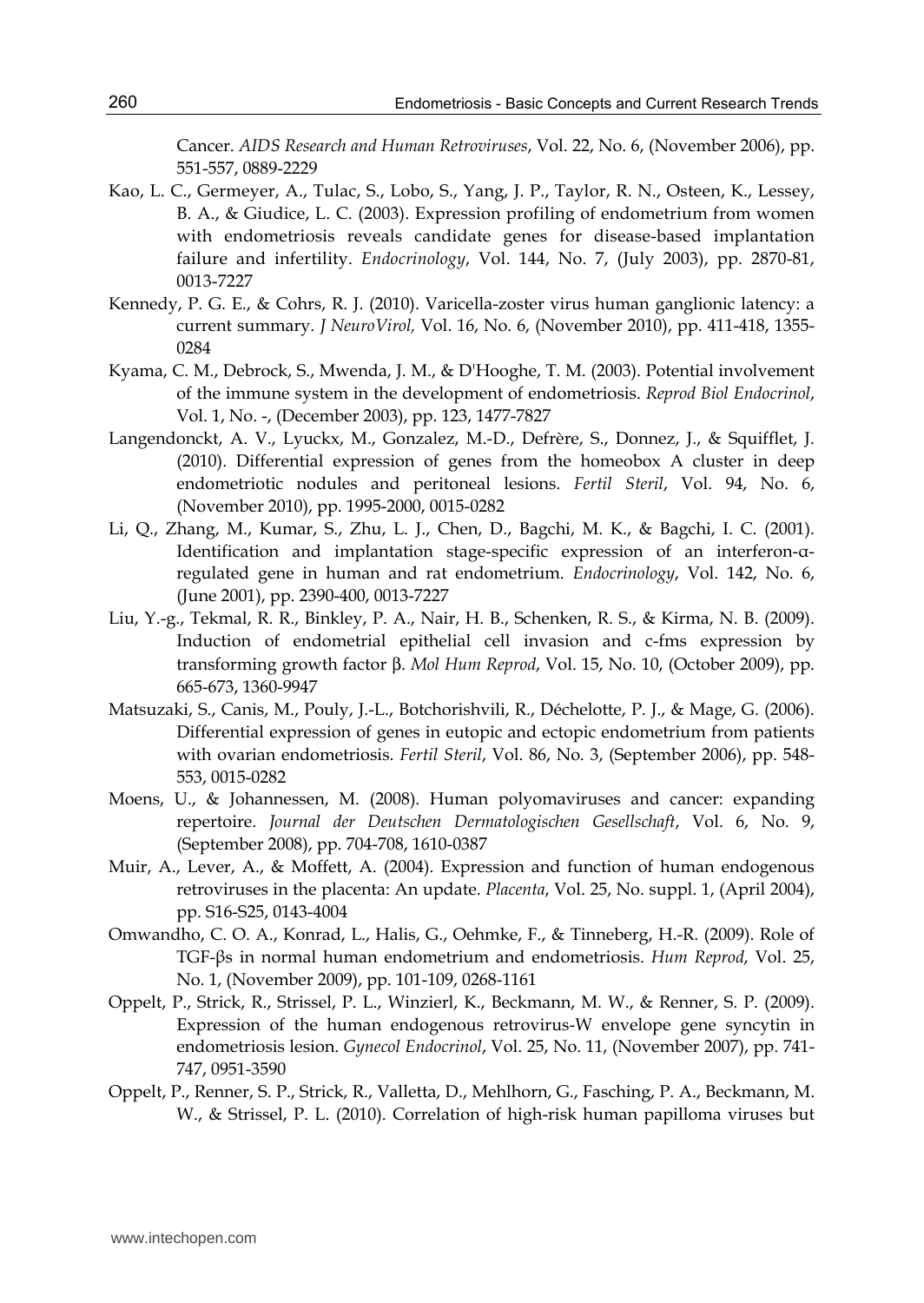not of herpes viruses or Chlamydia trachomatis with endometriosis lesions. *Fertility and Sterility*, Vol. 93, No. 6, (April 2010), pp. 1778-1786, 0015-0282

- Osuga, Y., Koga, K., Hirota, Y., Hirata, T., Yaoshino, O., & Taketani, Y. (2011). Lymphocytes in endometriosis. *Am. J. Reprod. Immunol*., Vol. 65, No. 1, (January 2011), pp. 1-10, 1046-7408
- Pan, H., Zhu, L., Deng, Y., & Pollard, J. (2006). Microarray analysis of uterine epithelial gene expression during the implantation window in the mouse. *Endocrinology*, Vol. 147, No.(October 2006), pp. 4904-4916, 0013-7227
- Platanias, L. C. (2005). Mechanisms of type-I- and type-II-interferon-mediated signalling. Nat Rev Immunol, Vol. 5, No. 5, (May 2005), pp. 375-386, 1474-1733
- Prober, C. G. (2011). Human Herpesvirus 6, In *Hot Topics in Infection and Immunity in Children VII, Curtis*, N., Finn, A. & Pollard, A., pp. 87-90, Springer, 978-1-4419-7184- 5, New York, USA
- Simpson, J. L., Eklias, S., Malinak, L. R., & Buttram, V. C., Jr. (1980). Heritable aspects of endometriosis. I. Genetic studies. *Am J Obstet Gynecol* Vol. 137, No. 3, (June 1980), pp. 327-331, 0002-9378
- Taylor, K. L., Leaman, D. W., Grane, R., Mechti, N., Borden, E. C., & Lindner, D. J. (2008). Identification of interferon-β-stimulated genes that inhibit angiogenesis in vitro. *J Interferon Cytokine Res*, Vol. 28, No. 12, (December 2008), pp. 733-740, 1079-9907
- Vestergaard, A. L., Knudsen, U. B., Munk, T., Rosbach, H., Bialasiewicz, S., Sloots, T. P., Martensen, P. M., & Antonsson, A. (2010). Low prevalence of DNA viruses in the human endometrium and endometriosis. *Arch Virol,* Vol. 155, No. 5, (May 2010), pp. 695-703, 0304-8608
- Vestergaard, A. L., Knudsen, U. B., Munk, T., Rosbach, H., & Martensen, P. M. (2011). Transcriptional expression of type-I interferon response genes and stability of housekeeping genes in the human endometrium and endometriosis. *Mol Hum Reprod*, Vol. 17, No. 4, (April 2011), pp. 243-254, 1360-9947
- Wilson, S. S., Fakioglu, E., & Herold, B. C. (2009). Novel approaches in fighting herpes simplex virus infections. *Expert Rev Anti Infect Ther*, Vol. 7, No. 5, (June 2009), pp. 559-68, 1744-8336
- Wu, M.-H., Yang, B.-C., Lee, Y.-C., Wu, P.-L., & Hsu, C.-C. (2004). The Differential Expression of Intercellular Adhesion Molecule-1 (ICAM-1) and Regulation by Interferon-Gamma during the Pathogenesis of Endometriosis. *Am J Reprod Immunol*, Vol. 51, No. 5, (May 2004), pp. 373-380, 1600-0897
- Zanatta, A., Rocha, A. M., Carvalho, F. M., Pereira, R. M. A., Taylor, H. S., Motta, E., Baracat, E. C., & Serafini, P. C. (2010). The role of *Hoxa10/HOXA10* gene in the etiology of endometriosis and its related infertility: a review. *J. Assist Reprod. Genet.,* Vol. 27, No. 12, (December 2010), pp. 701-710, 1058-0468
- Zhou, Z., Wang, N., Woodson, S. E., Dong, Q., Wang, J., Liang, Y., Rijnbrand, R., Wei, L., Nichols, J. E., Guo, J.-T., Holbrook, M. R., Lemon, S. M., & Li, K. (2011). Antiviral activities of ISG20 in positive-strand RNA virus infection. *Virology*, Vol. 409, No. 2, (January 2011), pp. 175-188, 0042-6822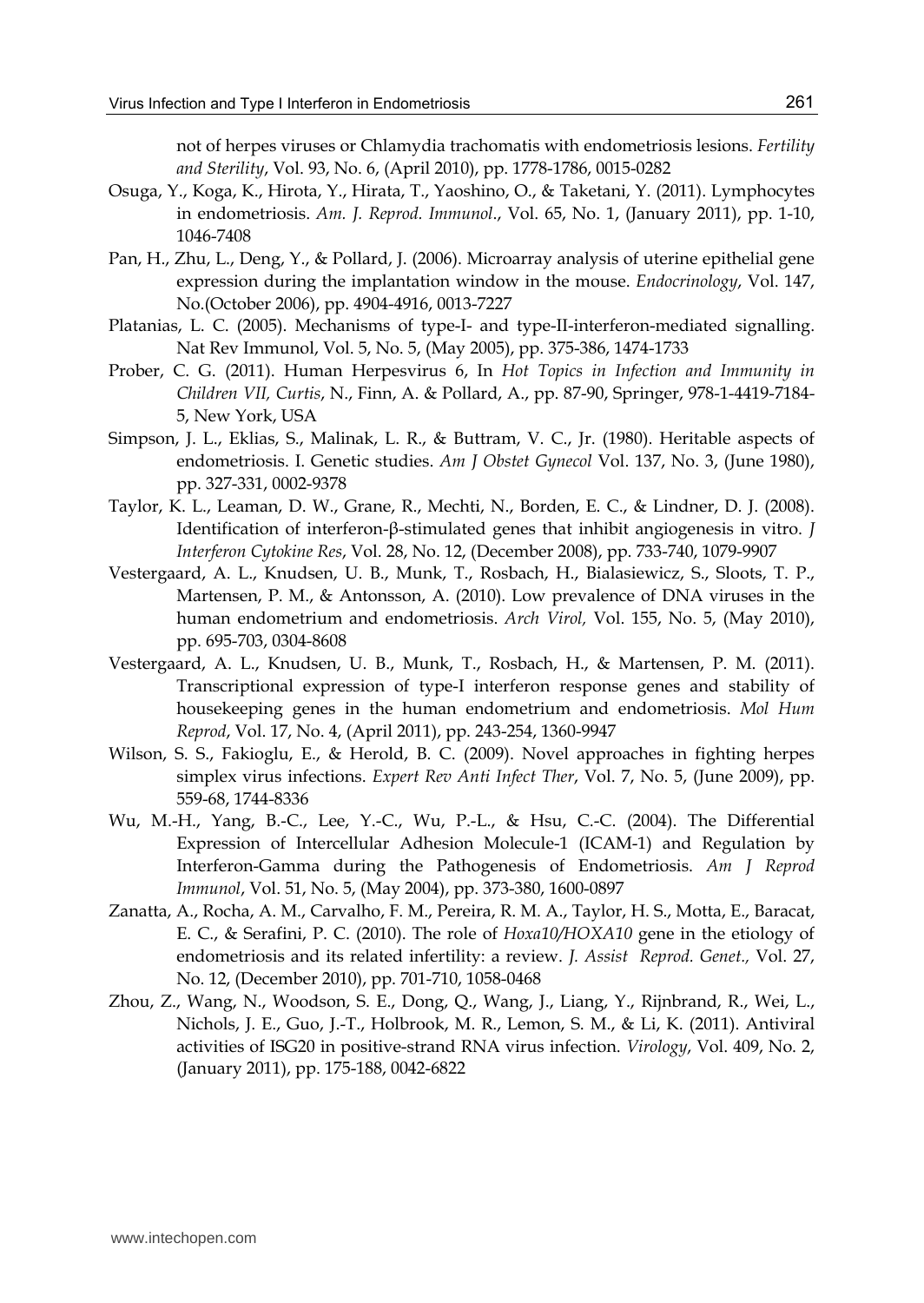- Zulfikaroglu, E., Kılıc, S., Islimye, M., Aydin, M., Zergeroglu, S., & Batioglu, S. (2010). Efficacy of anti-tumor necrosis factor therapy on endometriosis in an experimental rat model. *Arch Gynecol Obstet*, Vol. 283, No. 4, (March 2010), pp. 799-804, 0932-0067
- zur Hausen, H. (2009). Papillomaviruses in the causation of human cancers a brief historical account. *Virology*, Vol. 384, No. 2, (February 2009), pp. 260-265, 0042- 6822